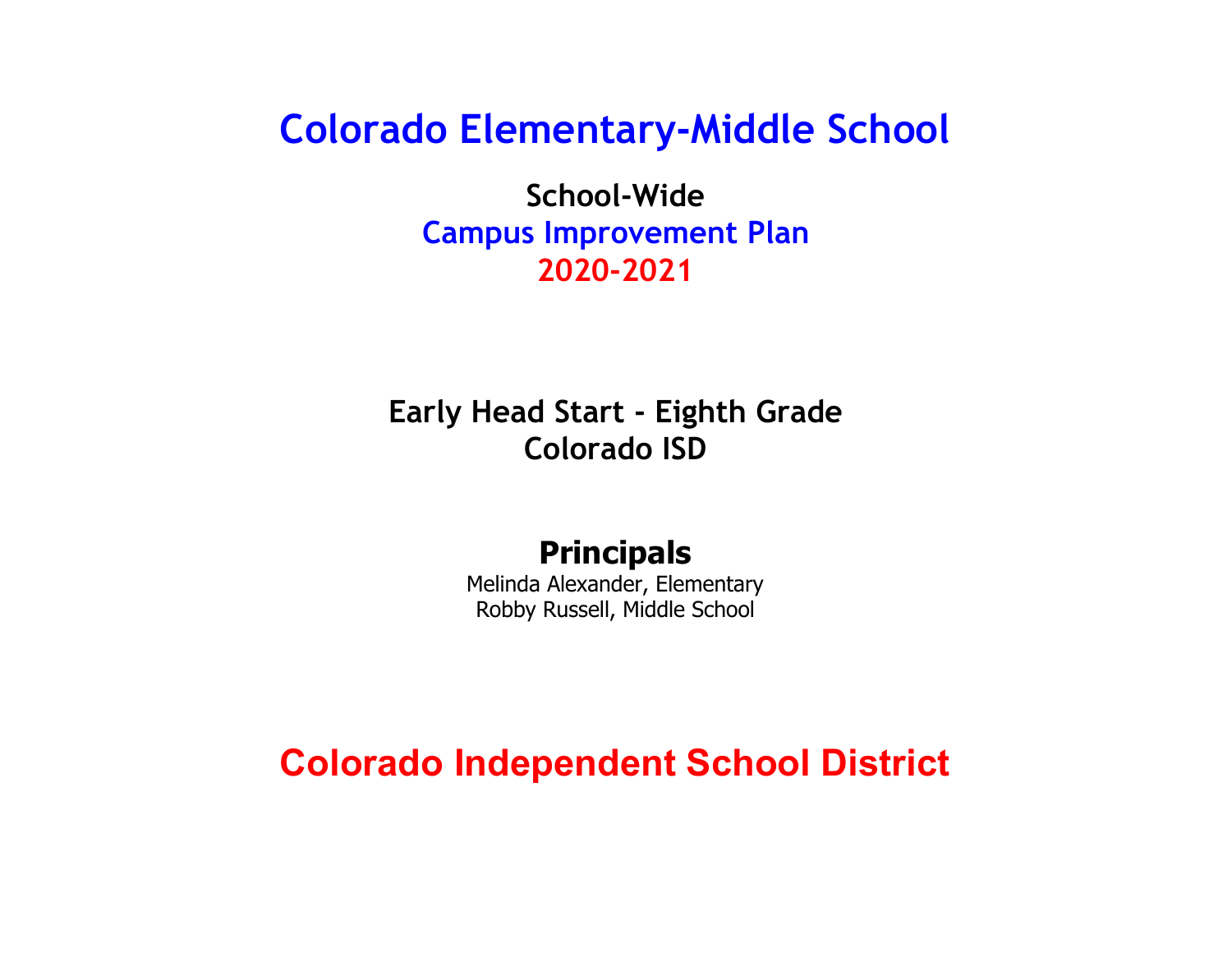# **District Vision Statement** "Para Los Estudiantes—For the Students"

### **District Mission Statement**

Developing exceptional education programs and opportunities for all students to become successful lifelong learners and productive citizens.

## **Colorado Elementary-Middle School Motto**

**"Where Everyone Counts"**

### **Campus Mission Statement**

The mission of our Colorado Elementary-Middle School will be to come together and create a safe supportive environment with our staff, student families and community to nurture, teacher and model behavior which will lead to social, emotional, and academic success.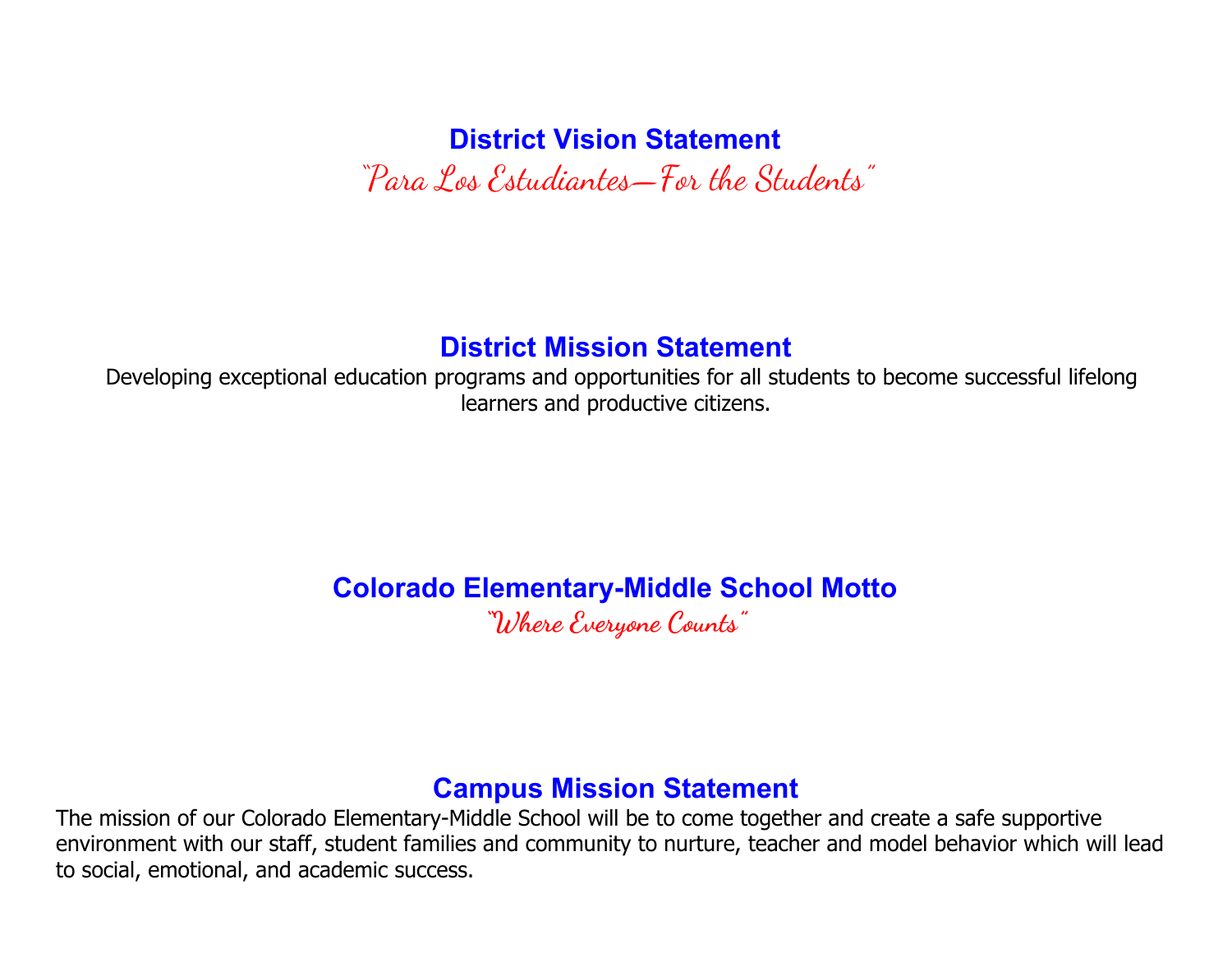# Campus Level Advisory Council

| Casey Fox                | Pre-Kindergarten Representative      |
|--------------------------|--------------------------------------|
| Carissa Shafer           | Kindergarten Representative          |
| Lauren Free              | First Grade Representative           |
| Erin Ward                | Second Grade Representative          |
| Amanda Reyna             | Paraprofessional Representative      |
| <b>Marcus Preuninger</b> | County Agent                         |
| Jody Womack              | Campus Counselor                     |
| Robin Senter             | Campus Counselor                     |
| Sharon Leverton          | Special Education Representative     |
| <b>Hazel Gonzales</b>    | 3rd Grade Representative             |
| Shawna Shrode            | 4 <sup>th</sup> Grade Representative |
| LeeAnn Roach             | 5 <sup>th</sup> Grade Representative |
| Emma Godina              | 6 <sup>th</sup> Grade Representative |
| Kathy Beddingfield       | 7 <sup>th</sup> Grade Representative |
| <b>Irene Armstrong</b>   | 8 <sup>th</sup> Grade Representative |
| Lorianne Toombs          | <b>Assistant Principal</b>           |
| Melinda Alexander        | Campus Principal                     |
| <b>Robby Russell</b>     | Campus Principal                     |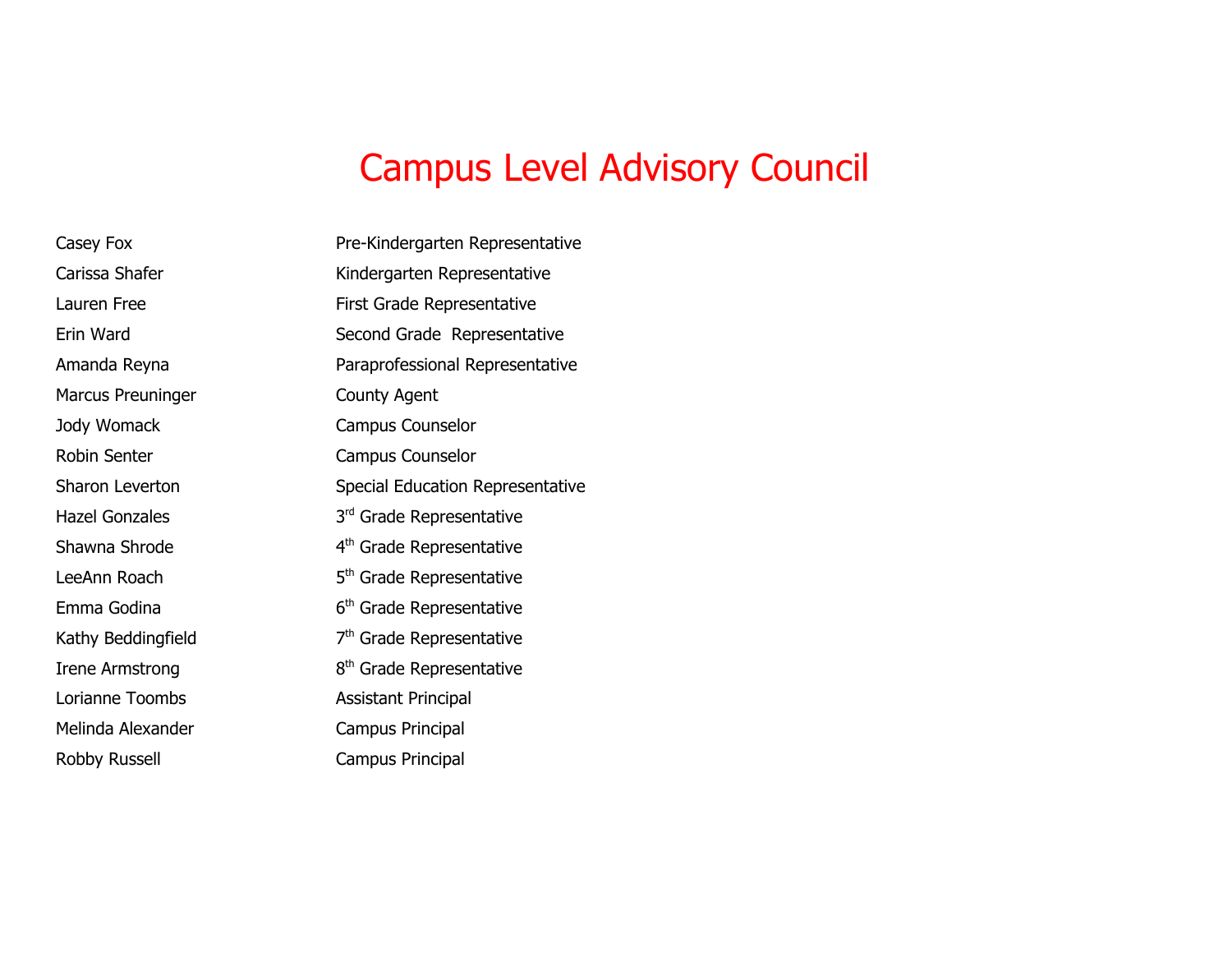#### **COLORADO ELEMENTARY - MIDDLE SCHOOL DISTRICT GOALS FOR 2020-2021**

*(The following goals are the required goals for districts receiving Title I funding)*

**Performance Goal 1:** By May 2021, all Early Head Start through Second grade students will reach high standards through regular attendance and, at a minimum, attain proficiency or better in reading/language arts and mathematics appropriate for their grade level.

Critical Success Factors: IMPROVED ACADEMIC PERFORMANCE/OPPORTUNITY TO LEARN, TIME ON TASK/ ESSENTIAL SKILLS FOR SUCCESS, *INCREASED USE OF QUALITY DATA TO DRIVE INSTRUCTION/ FREQUENT MONITORING OF STUDENT PROGRESS*

- Performance indicator: The percentage of students, in the aggregate and for each subgroup (race, ethnicity, gender, disability status, migrant status, English proficiency, and status as economically disadvantaged), who are at or above the proficient level in reading on the State's assessment,
- Performance indicator: The percentage of students in the aggregate and in each subgroup, who are at or above the proficient level in mathematics on the State's assessment.
	- o **Elementary Goal:** Provide program materials and incentives for all students to build a strong academic foundation, promote regular attendance, develop and promote parent communication through social media, google classroom and Class DoJo.
	- o **Elementary Goal**: Continue the Response to Intervention program in Reading and Math for all students and targeting struggling students in the regular classroom for Tier 3 instruction.
	- o **Elementary Goal:** Provide additional intervention opportunities for all students.
	- o El**ementary Goal**: Through 504 continue to look for struggling readers that may need to be tested for Dyslexia.
	- o **Elementary Goal**: Administer TPRI screenings, NWEA progress monitoring and implement STAAR Testing Strategies to help students prepare for transition to CMS.
	- o **Elementary Goal:** Progress monitoring each 6 weeks in Reading and Math content areas.
	- o **Elementary Goal:** Screen all Kindergarten and First grade students at the beginning and end of the year for dyslexia.
	- o **Elementary Goal:** Provide computers for all students choosing to School from Home due to COVID 19.
	- o **CMS Goal:** Host formative and summative assessments throughout the school year.
	- o **CMS Goal:** Hold after-school tutorials throughout the year.
	- o **CMS Goal:** Provide an extra period of instruction during the school day for all students to master the math and/or reading portion of the STAAR test.
	- o **CMS Goal:** Continue to host additional instruction through workshops presented by Region XIV.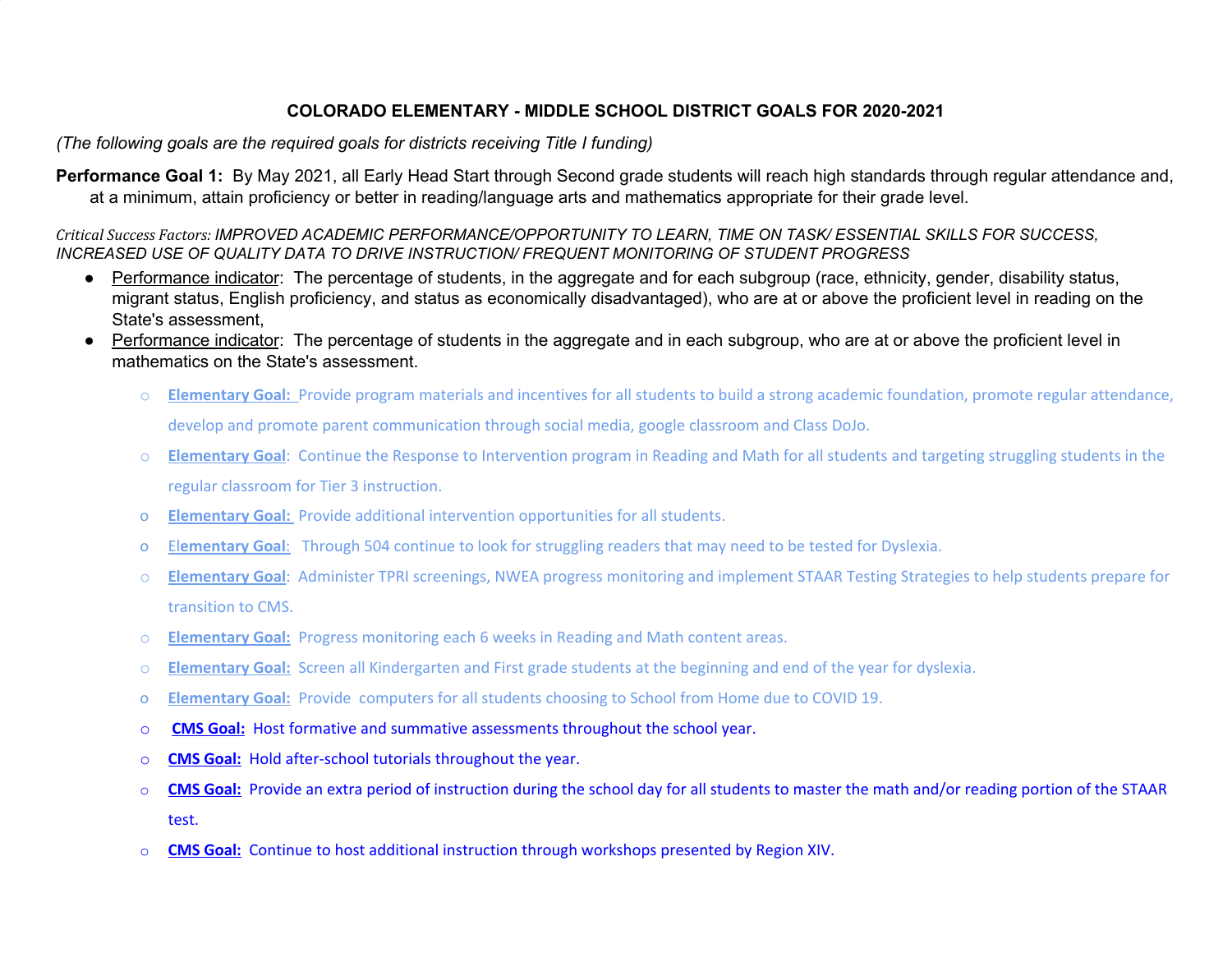- o **CMS Goal:** Create portfolios for each student which will include information on assessment scores and personal goal setting.
- o **CMS Goal:** To disaggregate data for subgroup population to determine tutorial schedules.
- o **CMS Goal:** Hold common assessments, skills checks, and progress monitoring in all major content areas.
- o **CMS Goal:** Continue the Response to Intervention for students struggling early in the regular classroom.
- o **CMS Goal**: Disaggregate data for all subgroup populations with Eduphoria to determine tutorial schedules.
- o **CMS Goal**: Continue to utilize Reading Plus, Lexia, and for all grade levels.

**Performance Goal 2**: All limited English proficient students will become proficient in English and reach high academic standards, at a minimum attaining proficiency or better in reading/language arts and mathematics.

(Critical Success Factors: IMPROVED ACADEMIC PERFORMANCE/OPPORTUNITY TO LEARN, TIME ON TASK/ ESSENTIAL SKILLS FOR SUCCESS; *INCREASED USE OF QUALITY DATA TO DRIVE INSTRUCTION/FREQUENT MONITORING OF STUDENT* PROGRESS)

- Performance indicator: The percentage of limited English proficient students who have attained English proficiency by the end of the school year.
	- o **Elementary Goal:** Host ESL instruction through integrated classroom instruction or pull out program with an ELS certified instructor.
	- o **Elementary Goal:** To host Summer School for ESL students grades Pk-1.
	- o **CMS Goal:** Host ESL instruction through language arts classes by certified ESL instructors.
	- o **CMS Goal:** Host ESL instruction through integrated classroom instruction with ESL certified teachers.

**Performance Goal 3:** All students will be taught by highly qualified teachers.

*(Critical Success Factor: INCREASED TEACHER QUALITY/CLIMATE OF HIGH EXPECTATIONS)*

- Performance indicator: The percentage of classes being taught by "highly qualified" teachers in the aggregate and in "high-poverty" schools,
	- o **Elementary Goal:** To have 100% of all classes being taught by "highly qualified" teachers for 2020-2021
	- o **CMS Goal**: 100% of all certified teachers are highly qualified for 2017-2020.
	- o **CMS Goal:** 100% of all classes taught by highly qualified teachers in 2017-2020.
	- Performance indicator: The percentage of teachers receiving high-quality professional development,
		- o **Elementary Goal:** Continue TEKS Resource curriculum planning teams to review and promote vertically aligned curriculum.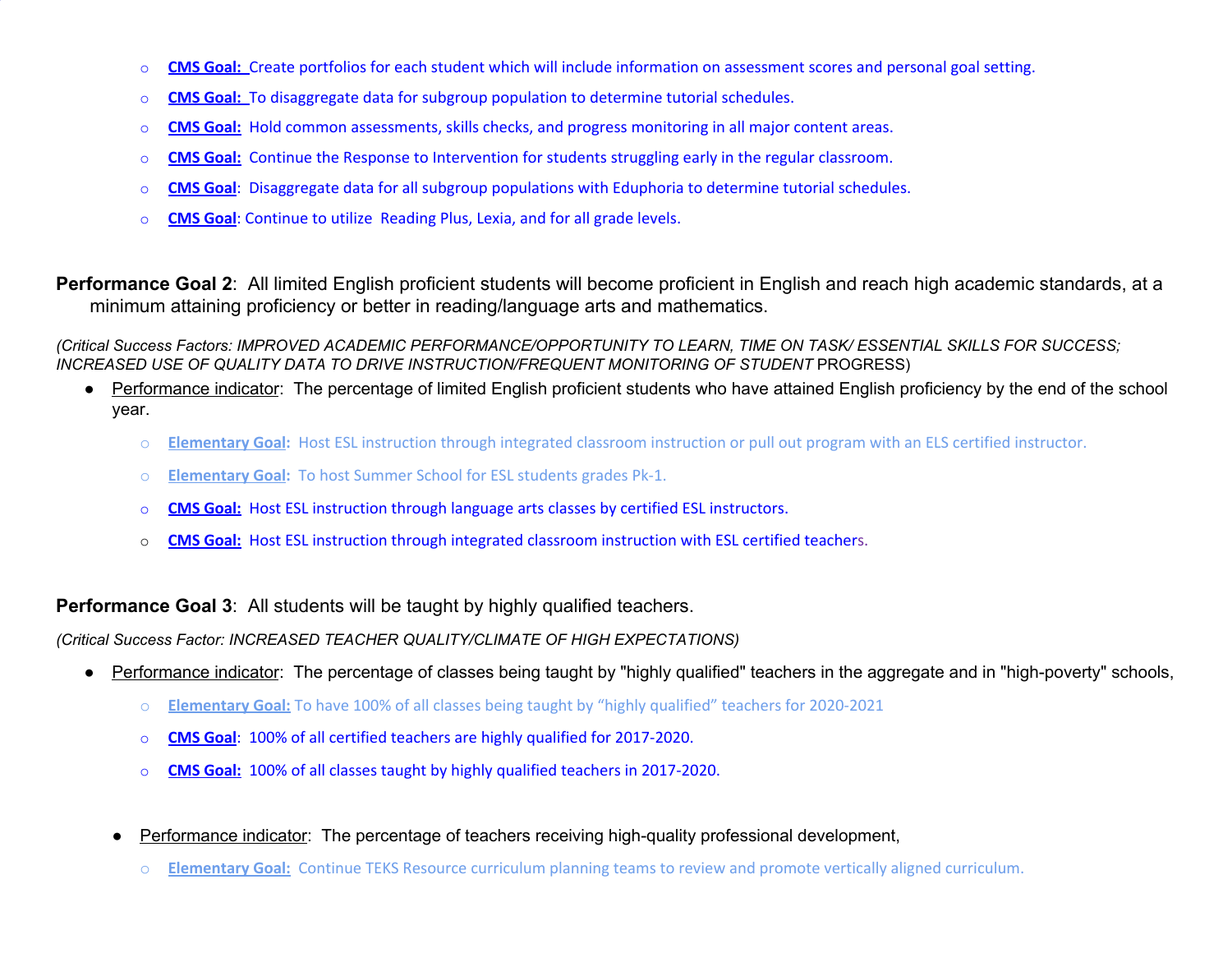- o **Elementary Goal:** Provide training through regional service centers for staff.
- o **CMS Goal:** Provide training through regional service centers.
- o **CMS Goal:** Continue to provide training in STAAR.
- o **CMS Goal:** Continue TEKS Resource Training from Region 14.
- o **CMS Goal:** Require additional core area training at ESC 14 in the areas of math, ELAR, and science for STAAR implementation.
- o **CMS Goal:** Continue TEKS Resource curriculum planning teams to review and promote vertically aligned curriculum.
- Performance indicator: The percentage of paraprofessionals who are qualified.
	- **o Elementary Goal: 95% of paraprofessionals are highly qualified.**
	- **o Elementary Goal: All non- highly qualified paraprofessionals will attend Para-Academy at Region 14**
	- **o CMS Goal: 100% of paraprofessionals are highly qualified.**

**Performance Goal 4**: All students will be educated in learning environments that are safe, drug free, and conducive to learning.

*(Critical Success Factor: IMPROVED SCHOOL CLIMATE/SAFE, ORDERLY ENVIRONMENT; INCREASED PARENT/COMMUNITY INVOLVEMENT/POSITIVE HOME/SCHOOL RELATIONS)*

- Performance indicator: The number of persistently dangerous schools, as defined by the State.
	- o **Elementary Goal:** Promote PBIS, Character Counts and Social Skills Curriculum used school-wide, in campus morning assembly, in classrooms; as well as train staff in Bully Prevention.
	- o **Elementary Goal:** Increase parental involvement in the campus community through enhanced communication through Facebook,Virtual Open House, and weekly campus updates.
	- o **Elementary Goal:** Provide training and practice safety drills to provide safety for students and staff.
	- o **Elementary Goal:** Provide computers for all students choosing to School from Home due to COVID 19.
	- o **CMS Goal:** Bully Prevention training provided by Region XIV for staff, students, and parents-Rod Pruitt.
	- o **CMS Goal:** Increase parent involvement through academic and extracurricular activities-Breakfast with a Buddy, Muffins with Mom, Donuts with Dad, Grandparents Day, Thanksgiving Meal, and Christmas coffee and chocolates.
	- o **CMS Goal:** Provide training and drills to provide safety for students and staff.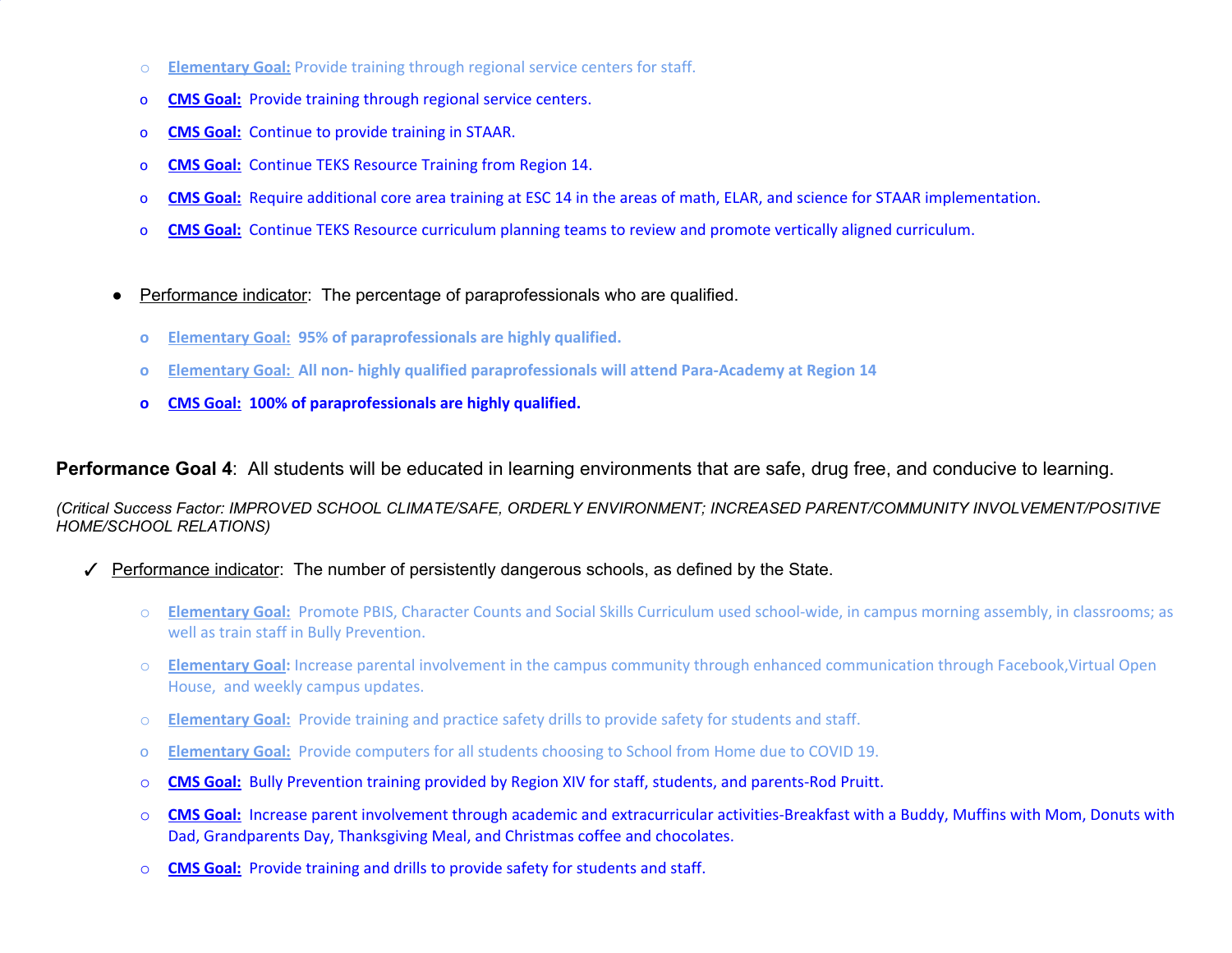- o **CMS Goal:** Skylert software will be utilized to notify parents of district events as well as student absences.
- o **CMS Goal:** Train staff and students in Bully Prevention; continue Character Counts Reward System.
- o **CMS Goal:** Increase parent involvement and communication through Facebook, Skylert, and email.
- o **CMS Goal:** Review the Safety Audit and make necessary corrections.

#### **Performance Goal 5:** All students will graduate from high school.

*(Critical Success Factor: INCREASED LEARNING TIME/CLEAR AND FOCUSED MISSION; INCREASED LEADERSHIP EFFECTIVENESS/STRONG INSTRUCTIONAL LEADERSHIP)*

- $\checkmark$  Performance indicator: The percentage of students who graduate from high school with a regular diploma, --disaggregated by race, ethnicity, gender, disability status, migrant status, English proficiency, and status as economically disadvantaged; --calculated in the same manner as used in National Center for Education Statistics reports on Common Core of Data.
- Performance indicator: The percentage of students who dropout of school,

--disaggregated by race, ethnicity, gender, disability status, migrant status, English proficiency, and status as economically disadvantaged; --calculated in the same manner as used in National Center for Education Statistics reports on Common Core of Data.

- o **Elementary Goal:** Establish Response to Intervention strategies to be used for struggling students.
- o **Elementary Goal:** The campus Student Assistant Committee will meet at a minimum of 3 times per year to discuss each individual student's
	- academic, mental health, behavior and overall welfare state of being.
- o **Elementary Goal:** Provide educational learning experiences through field trips.
- o **CMS Goal:** Talent Search to encourage students to plan for the future.
- o **CMS Goal:** Provide after school and during school tutorials for those students in need of additional academic help.
- o **CMS Goal:** Continue the RTI program for struggling students.
- o **CMS Goal:** Continue Response to Intervention team and classroom for struggling students.
- o **CMS Goal**: Create and maintain a grade level database, citing all data necessary to recognize students who may need additional assistance in the core area subjects.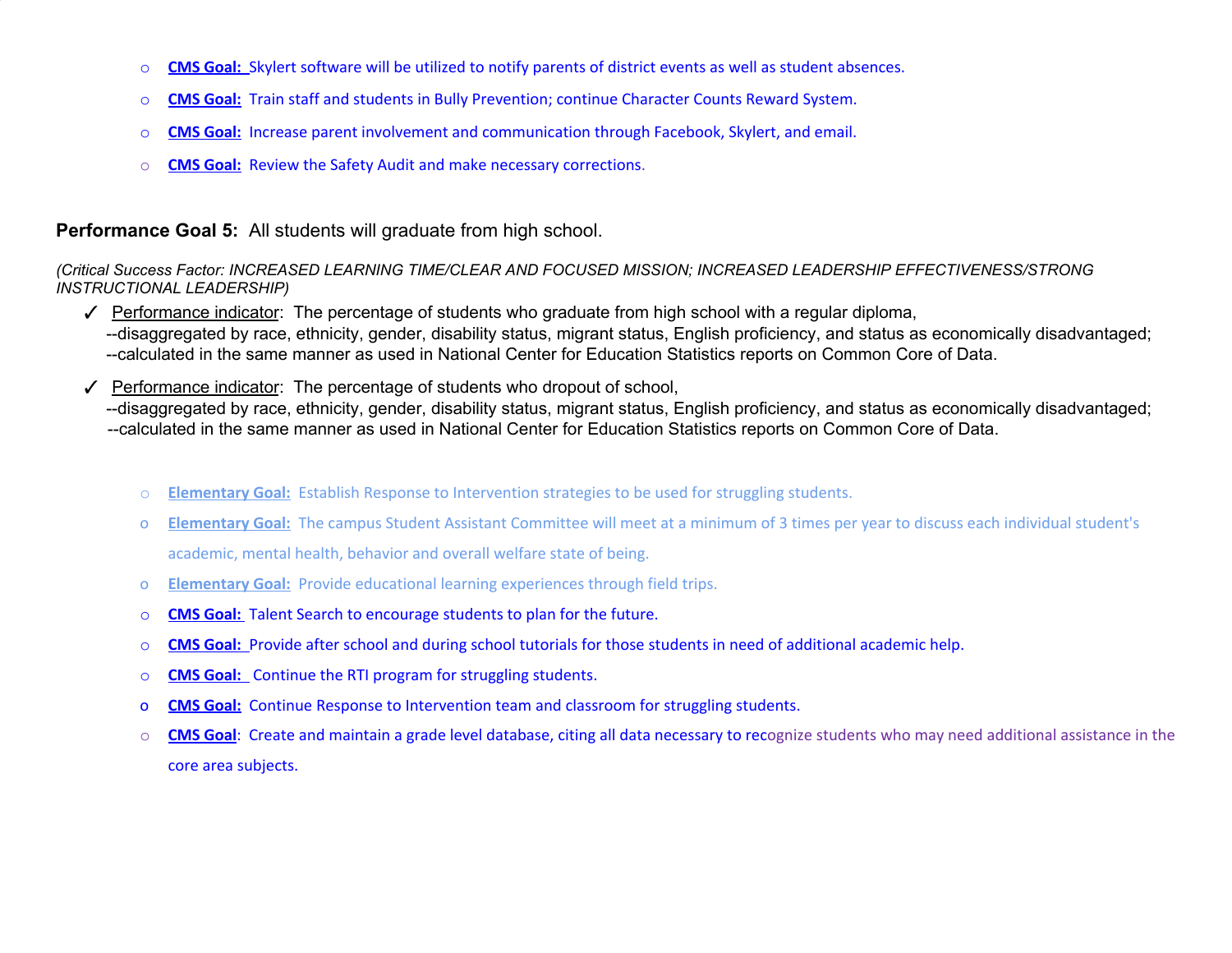#### **CAMPUS IMPROVEMENT PLAN 2020-2021**

#### NEEDS ASSESSMENT

Our Campus Level Advisory Committee determined the needs of our campus with input from faculty and staff as well as students and parents. Based on the needs determined by the 2020 TAPR from the Texas Education Agency, The West Central Texas Shared Services Arrangement for Special Education, the Colorado Middle School 2020 STAAR results, the TELPAS Results, Spring Pre-TAKS Results, and the DATA Disaggregation Checklist, the Campus Level Advisory Committee established the following needs to be addressed for the 2020-2021 school year:

- 1. Based on the data from the 2020 TAPR Report, in order to better prepare our students for the STAAR Test when they go to Colorado Middle School, there is a need to address curriculum in all subjects, grade levels, and subgroups. After school tutorials will be scheduled for students that fail to maintain a 70 or higher average in all subjects.
- 2. There is a continued need to serve special population students with needs such as Dyslexia, ESL, Homeless, Title I, Special Education, Migrant, G/T through RTI.
- 3. There is a need to move forward in Technology. All grade levels use the TPRI screening for our Readiness Assessments. We will continue to use the technology programs in the classroom this year to enhance learning and for remediation. We will be using the various computer programs such as: Reading Plus, Reasoning Minds, Prodigy, the Lexia program and various other computer programs to reinforce the curriculum. We will also continue towards a one to one implementation of chromebooks for all students.
- 4. There is a need to recognize student excellence and achievement and to enhance character education and campus-wide service learning opportunities. Funds will be used to provide educational learning experiences as well as to promote and teach good character campus wide.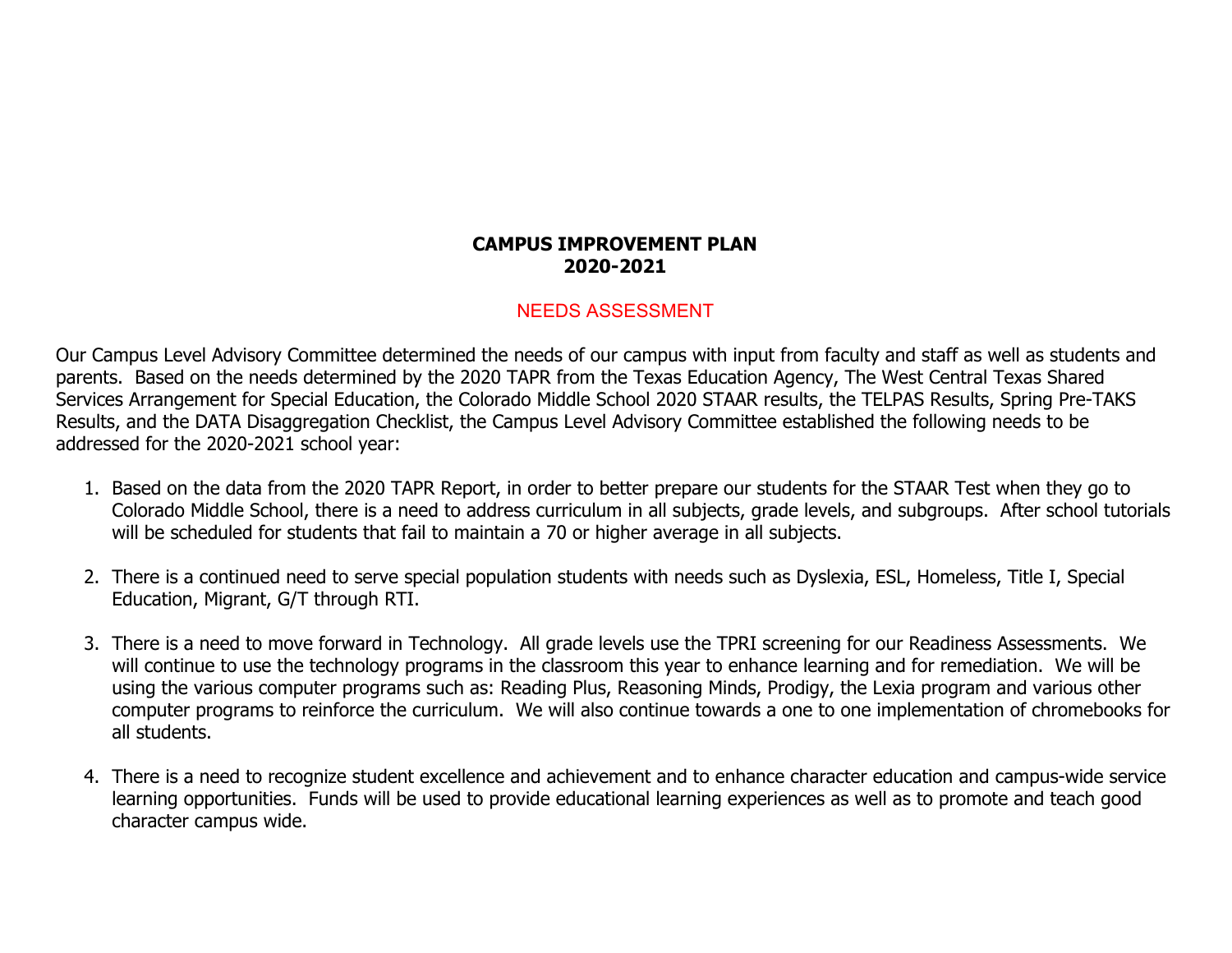- 5. There is a need to provide timely professional staff development to all faculty and staff in order to improve student performance, specifically in the areas of writing and the new ELA TEKS.
- 6. There is a need to increase the percentage of parents who are actively involved in our campus community.
- 7. The percentage of students, in the aggregate and for each subgroup (race, ethnicity, gender, disability status, migrant status, English proficiency, and status as economically disadvantaged), who are at or above the proficient level in reading on the State's assessment.

8. The percentage of students in the aggregate and in each subgroup, who are at or above the proficient level in mathematics on the State's assessment.

#### **Colorado Middle School was designated as Meet Standards for SY 2020-2020**

| COLORADO ELEMENTARY-MIDDLE SCHOOL CAMPUS IMPROVEMENT PLAN, 2020-2021                                                                                                                                                                                                                                                                                                                                                                                                                                         |                  |                                 |                          |                                |                          |                       |                                                              |  |  |  |  |
|--------------------------------------------------------------------------------------------------------------------------------------------------------------------------------------------------------------------------------------------------------------------------------------------------------------------------------------------------------------------------------------------------------------------------------------------------------------------------------------------------------------|------------------|---------------------------------|--------------------------|--------------------------------|--------------------------|-----------------------|--------------------------------------------------------------|--|--|--|--|
| <b>CSF/Effective Schools Correlate: Increased Learning Time/ Clear and Focused Mission</b><br>Title I Components: Including teachers in the Planning Process, Coordination Between Federal, State, and Local<br>Services and Programs<br><b>TEA State Goals:</b> None listed in this category<br><b>GOAL:</b> To educate our parents, staff, and students about the mission of the Colorado Elementary School<br><b>OBJECTIVE:</b><br>By May of 2021, the campus community will recognize the campus mission |                  |                                 |                          |                                |                          |                       |                                                              |  |  |  |  |
| <b>Strategies</b>                                                                                                                                                                                                                                                                                                                                                                                                                                                                                            | <b>Resources</b> | Person(s)<br><b>Responsible</b> | Implement<br><b>Date</b> | <b>Complete</b><br><b>Date</b> | <b>Monitor</b><br>Adjust | Title 1<br><b>SWC</b> | Completion/<br><b>Evaluation</b>                             |  |  |  |  |
| Students will lead<br>the pledge during<br>programs and the<br>morning<br>announcements                                                                                                                                                                                                                                                                                                                                                                                                                      | None Needed      | Principal                       | August 2020              | May 2021                       |                          | 6,7,8                 | Students leading<br>the pledge during<br>morning<br>assembly |  |  |  |  |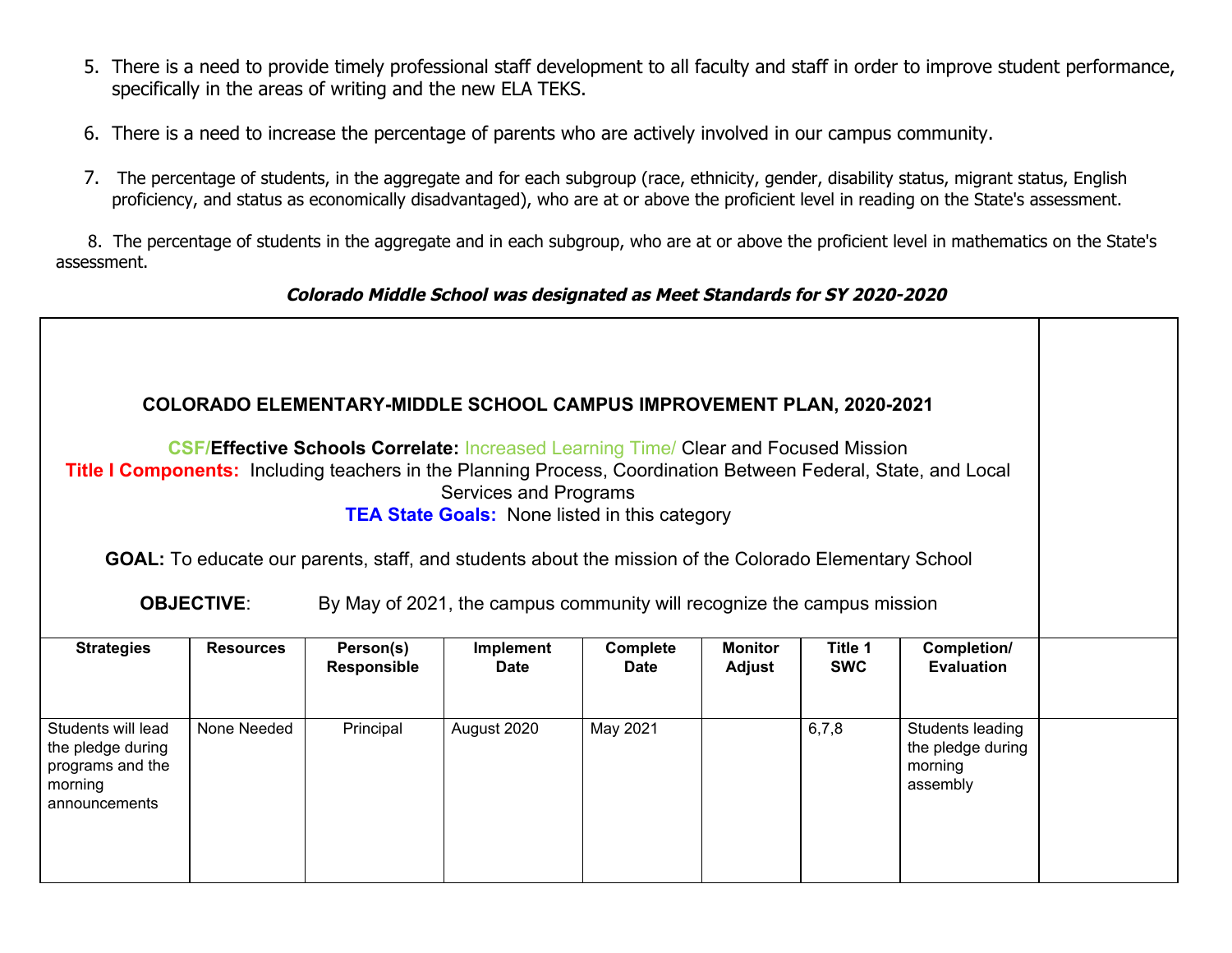| Students will recite<br>the Character<br><b>Counts Pledge</b><br>during the morning<br>announcements                           | None Needed                                | Principal                                                                                  | August 2020    | May 2021    |         | 7,8,9 | Students recite<br>the pledge every<br>day |                                                                                                     |
|--------------------------------------------------------------------------------------------------------------------------------|--------------------------------------------|--------------------------------------------------------------------------------------------|----------------|-------------|---------|-------|--------------------------------------------|-----------------------------------------------------------------------------------------------------|
| Mission statement<br>is posted the<br>campus                                                                                   | None Needed                                | Principal                                                                                  | August 2020    | August 2021 |         | 6,5   | Mission<br>statement on<br>campus          |                                                                                                     |
| Recognize<br>students for<br>positive character<br>and behavior on a<br>regular basis                                          | \$1200<br>Principals<br>Fund,<br>donations | Staff, Principal,<br>Counselors                                                            | September 2020 | May 2021    | Ongoing |       |                                            | Recognize<br>weekly individual<br>students in the<br>local newspaper<br>for student of the<br>week. |
| <b>Continue the</b><br>follow-up letter for<br>tardiness and<br>absences to send<br>to parents                                 | Local--\$100<br>postage                    | Staff, Secretary,<br>Principal                                                             | September 2020 | May 2021    | Ongoing |       |                                            | Copies if letters<br>sent to parents                                                                |
| Continue the<br><b>Skylert online</b><br>parent<br>communication<br>system to<br>communicate via<br>email, text, and<br>phone. | Local<br>\$2000                            | <b>Business</b><br>Manager,<br>Technology<br><b>Director</b>                               | August 2020    | May 2021    | Ongoing |       |                                            | Purchase and<br>set up of<br>Skyward<br>software                                                    |
| <b>Evacuation Drill</b>                                                                                                        | Local                                      | Principal,<br>Secretary,<br>Counselors,<br>Staff, Police,<br>Sheriff, Nurse,<br>EMT, other | September 2020 | Spring 2021 | Ongoing |       |                                            | Parent<br>Notification,<br>Newspaper,<br>Evacuation drill<br>meeting minutes                        |
|                                                                                                                                |                                            |                                                                                            |                |             |         |       |                                            |                                                                                                     |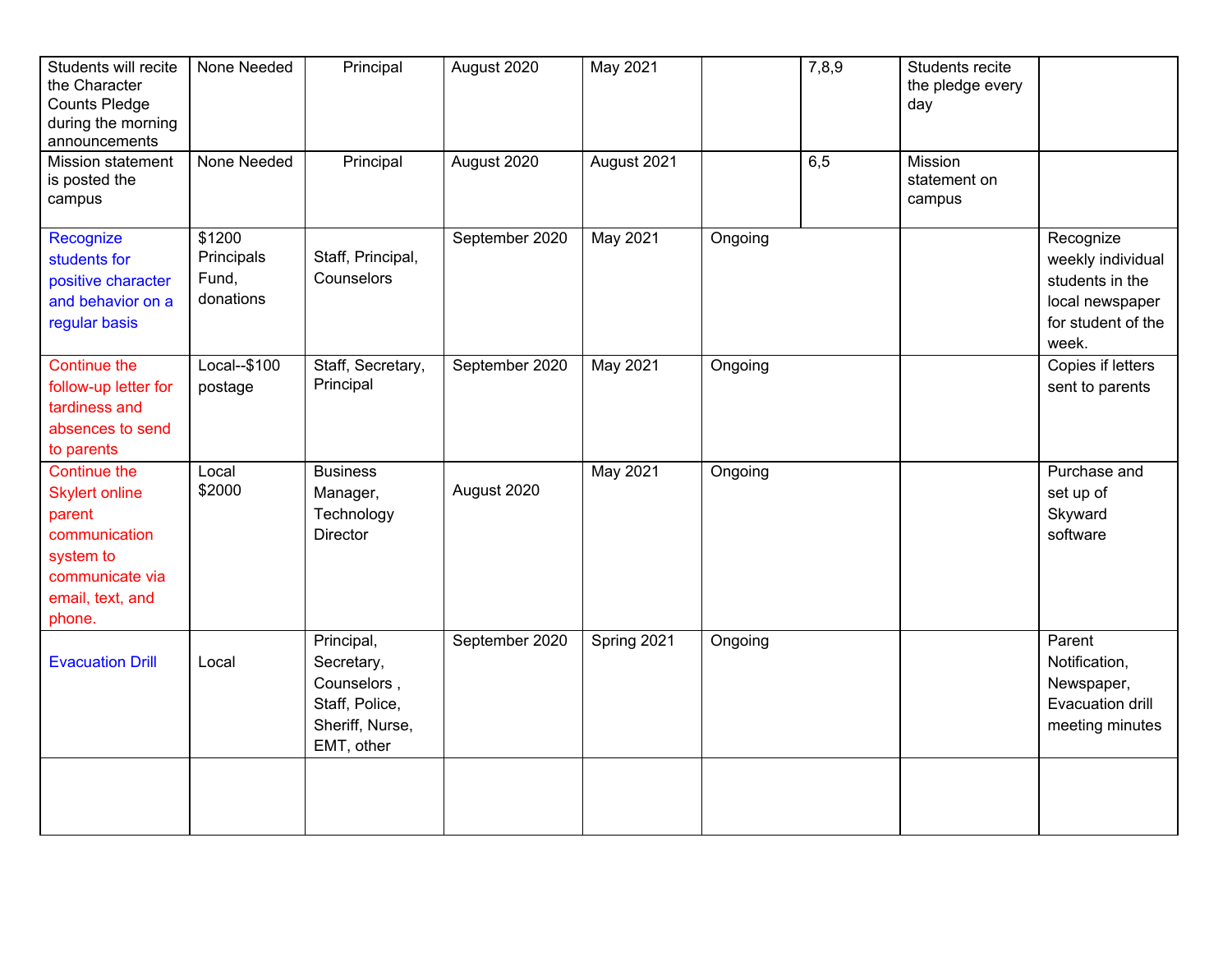| Continue                 | Local | Principal,    | September 2020 | May 2021 | Continuing | Daily Character   |
|--------------------------|-------|---------------|----------------|----------|------------|-------------------|
| anti-bullying            |       | Counselors, & |                |          |            | Lessons.          |
| program                  |       | Staff         |                |          |            | Participate in    |
|                          |       |               |                |          |            | <b>Bullying</b>   |
|                          |       |               |                |          |            | Awareness         |
|                          |       |               |                |          |            | Week.             |
| Continue                 | Local | Counselors &  | September 2020 | May 2021 | Continuing | Curriculum        |
| <b>Respecting Others</b> |       | Staff         |                |          |            | lessons taught in |
| <b>Curriculum</b>        |       |               |                |          |            | the classroom by  |
|                          |       |               |                |          |            | counselor         |

| <b>COLORADO ELEMENTARY-MIDDLE SCHOOL CAMPUS IMPROVEMENT PLAN, 2020-2021</b><br><b>CSF/Effective Schools Correlate:</b> Increased Teacher Quality/Climate of High Expectations<br>Title I Component: Qualified Staff to Work with Students, Attracting Highly Qualified Staff<br><b>TEA State Goals: STAAR Programs for Success in Reading, Writing, Math, Social Studies, Science</b><br>To become an Exemplary District in the 2020 Accountability Tables (Colorado Elementary is the feeder school to Colorado<br><b>GOAL:</b> |                                                                 |                                 |                                 |                                |                   |                       |                                                |  |  |
|----------------------------------------------------------------------------------------------------------------------------------------------------------------------------------------------------------------------------------------------------------------------------------------------------------------------------------------------------------------------------------------------------------------------------------------------------------------------------------------------------------------------------------|-----------------------------------------------------------------|---------------------------------|---------------------------------|--------------------------------|-------------------|-----------------------|------------------------------------------------|--|--|
| Middle School)<br><b>OBJECTIVE:</b> By May of 2021, students in all content areas will demonstrate an increase in Readiness scores of 15%.                                                                                                                                                                                                                                                                                                                                                                                       |                                                                 |                                 |                                 |                                |                   |                       |                                                |  |  |
| <b>Strategies</b>                                                                                                                                                                                                                                                                                                                                                                                                                                                                                                                | <b>Resources</b>                                                | Person(s)<br><b>Responsible</b> | <b>Implement</b><br><b>Date</b> | <b>Complete</b><br><b>Date</b> | Monitor<br>Adjust | Title 1<br><b>SWC</b> | Completion/<br>Evaluation                      |  |  |
| Perfect Attendance<br>reognition                                                                                                                                                                                                                                                                                                                                                                                                                                                                                                 | Local                                                           | Principal                       | September<br>2020               | May 2021                       |                   | 6,7,8,                | Names will be listed in<br>the local newspaper |  |  |
| Provide for experiential<br>learning trips for all<br>students to enhance<br>hands on learning in the<br>four core areas                                                                                                                                                                                                                                                                                                                                                                                                         | Records of lesson<br>plans, field trip guides,<br>trip requests |                                 |                                 |                                |                   |                       |                                                |  |  |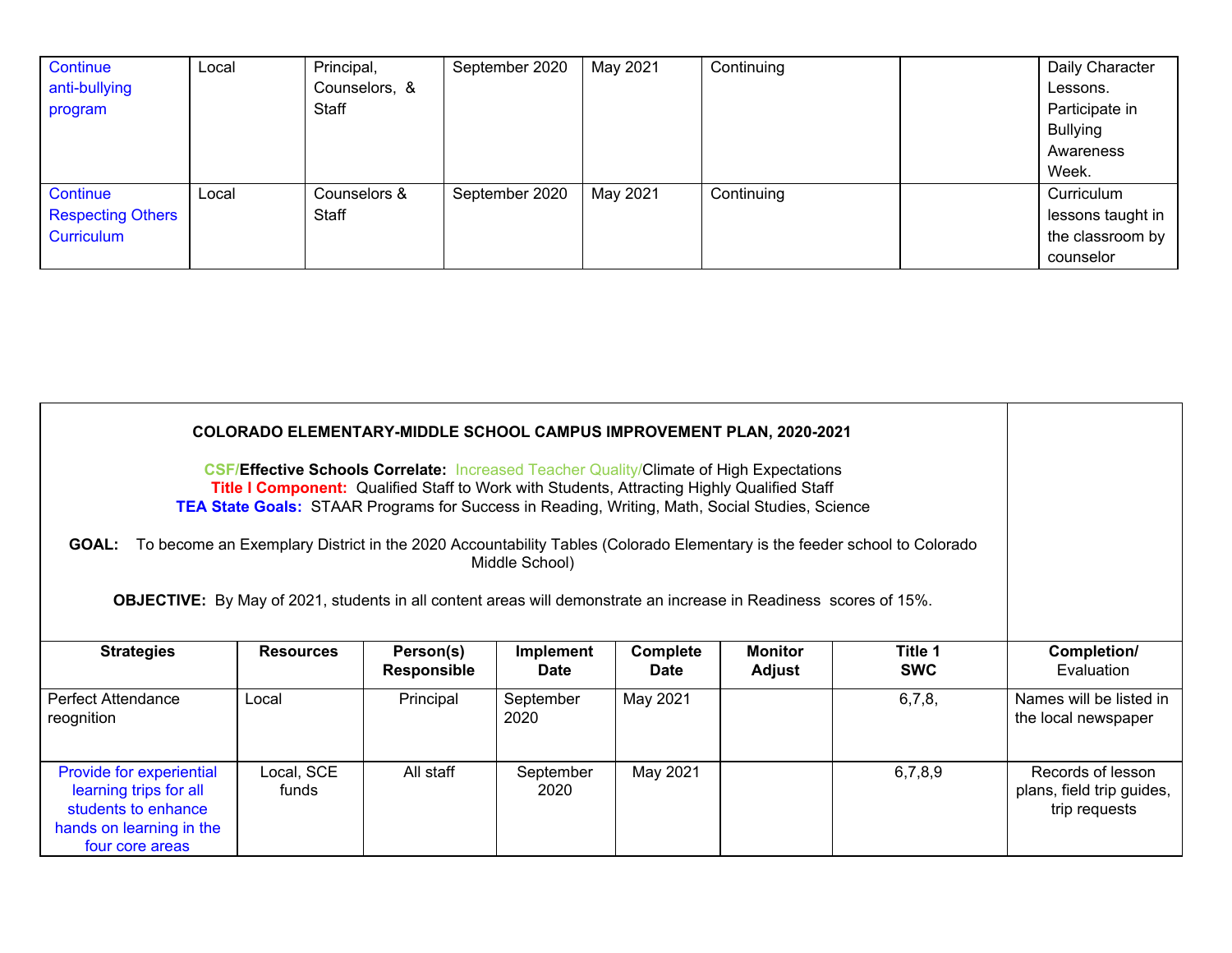| All students will write daily<br>in a variety of disciplines<br>using the scope and<br>sequence tool                                                                           | None needed                                                                         | All staff                                         | September<br>2020 | May 2021   | 3,4,8  | Lesson plans,<br>examples of student<br>work displayed                                                                             |
|--------------------------------------------------------------------------------------------------------------------------------------------------------------------------------|-------------------------------------------------------------------------------------|---------------------------------------------------|-------------------|------------|--------|------------------------------------------------------------------------------------------------------------------------------------|
| Using the scope and<br>sequence tool, teachers<br>will identify the specific<br>TEKS to be taught in the<br>lesson plan and<br>objectives as identified for<br><b>students</b> | Eduphoria and<br>other sources<br>of TEKS based<br>and STAAR<br>style questions.    | Classroom<br>Teachers.<br>Principal,<br>Counselor | September<br>2020 | May 2021   | 3,4,8  | Classroom and<br>common assessments<br>and formative results<br>indicate student<br>understanding of the<br><b>TEKS objectives</b> |
| <b>Implement Curriculum in</b><br>the areas of math, social<br>studies, reading, writing,<br>and science                                                                       | Local, Title I for<br>curriculum<br>supplies<br>\$18000 for<br><b>STAAR Master.</b> | Principals,<br>Counselors,<br>ESC <sub>14</sub>   | August 2020       | May 2021   | 3,4,8. | Records of PO's for<br>reading, math and<br>other supplemental<br>supplies and<br>curriculum                                       |
| <b>Attend Teacher Job Fairs</b><br>annually to look for highly<br>qualified candidates                                                                                         | Local                                                                               | Assist<br>Superintendent                          | April 2020        | April 2021 | 5      | Applications from job<br>fairs on file in central<br>office                                                                        |

| <b>Highly Qualified Teachers</b><br>Report will be submitted<br>to TEA                                                                          | None<br>Needed   | Principal                                               | November<br>2020  | February<br>2021 | During<br>Year | 5          | All teachers will be<br><b>Highly Qualified by</b><br>the end of the year |                                                                                                                                                |
|-------------------------------------------------------------------------------------------------------------------------------------------------|------------------|---------------------------------------------------------|-------------------|------------------|----------------|------------|---------------------------------------------------------------------------|------------------------------------------------------------------------------------------------------------------------------------------------|
| Continue to donate to<br>various community<br>causes, through Helping<br>Hand Wolves Den                                                        | Local            | Principal,<br>Counselors,<br>Staff &<br><b>Students</b> | September<br>2020 | May 2021         |                | Continuing |                                                                           | Record of<br>donations to<br>Community<br>Missions, Festival<br>of Trees, Hospital;<br>Honor Our Vets,<br>local charities and<br>organizations |
| <b>Conduct Effective</b><br>Schools Survey for<br>Parents, Teachers,<br>Paraprofessionals, and<br>5 <sup>th</sup> grade students each<br>spring | Local--\$5<br>00 | Principal,<br>Counselors,<br>and<br>Parents             | April 2021        | May 2021         |                |            |                                                                           | Surveys collected                                                                                                                              |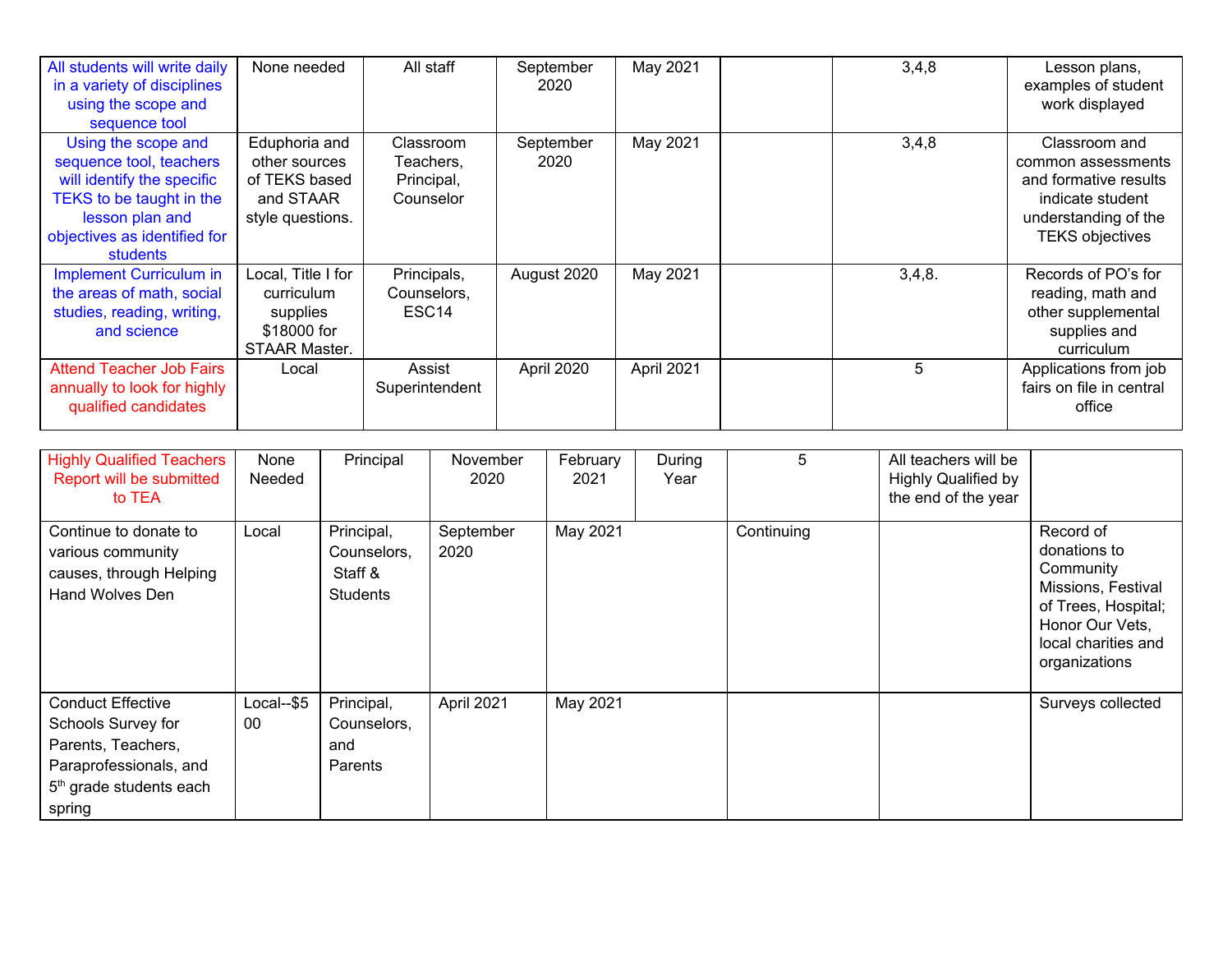### **COLORADO ELEMENTARY-MIDDLE SCHOOL CAMPUS IMPROVEMENT PLAN, 2020-2021**

**CSF/Effective Schools Correlate:** Improved Academic Performance/Opportunity to Learn, Time on Task/Essential Skills for Success

**Title I Component:** Timely Assistance to Students, Reform Strategies, Coordination Between Programs **TEA State Goals:** Dyslexia, Career Education, Corrective Action Plan (Special Education), Technology

**GOAL:** To provide optimal time for learning in the content and program areas

**OBJECTIVE:** By May of 2021, students will demonstrate an increase in STAAR scores in the core areas

| <b>Strategies</b>                                                                                                          | <b>Resources</b>                   | Person(s)<br>Responsibl<br>е         | Implement<br><b>Date</b> | Complete<br>Date | <b>Monitor</b><br>Adjust | <b>Title 1</b><br><b>SWC</b> | Completion/<br>Evaluation                                            |  |
|----------------------------------------------------------------------------------------------------------------------------|------------------------------------|--------------------------------------|--------------------------|------------------|--------------------------|------------------------------|----------------------------------------------------------------------|--|
| <b>Provide Computer</b><br><b>Assisted Instruction</b><br><b>Training for</b><br>staff-computers in<br>the classroom       | State Comp,<br>Technology<br>funds | Technology<br>Director               | August 2020              | May 2021         |                          | 3,4,8                        | Certificates of<br>completion for staff<br>members, lesson<br>plans  |  |
| Disaggregate data for<br>special needs<br>students                                                                         | None needed                        | Curriculum<br>Director               | October<br>2020          | October<br>2020  |                          | 3,8,9,10                     | Disaggregation<br>meeting with<br>certified staff; sign<br>in sheets |  |
| <b>Update the Campus</b><br><b>STAR Report and</b><br><b>Teachers complete</b><br><b>Individual STAR</b><br><b>Reports</b> | None needed                        | Technology<br>Director<br>Principals | August 2020              | August 2020      |                          | 3,8,9                        | New STAR Campus<br>Report and Teacher<br><b>STAR Reports</b>         |  |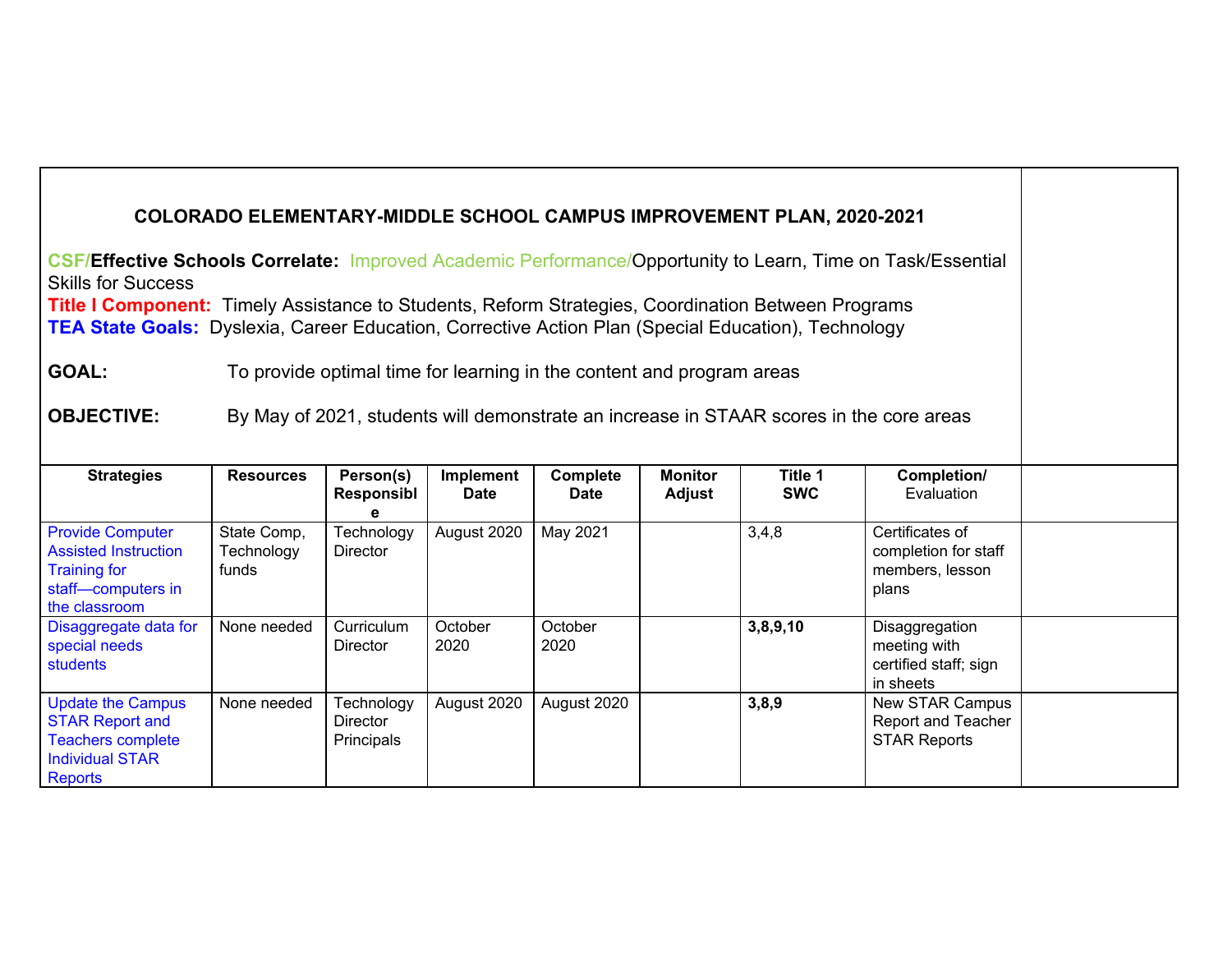| <b>Continue Student</b><br><b>Assistance Committee</b><br>to avoid duplication or<br>omission of services<br>between programs | Local,<br><b>WCTSSA</b> | Principals,<br>Counselors,<br>staff<br>members<br>representin<br>g each<br>program<br>area | August 2020        | May 2021 |           | 3,8,9,10 | Monitor that SAC<br>meets and provides<br>services for<br>students |                                                                                                                                           |
|-------------------------------------------------------------------------------------------------------------------------------|-------------------------|--------------------------------------------------------------------------------------------|--------------------|----------|-----------|----------|--------------------------------------------------------------------|-------------------------------------------------------------------------------------------------------------------------------------------|
| Continue dyslexia<br>intervention grades<br>$K-2$                                                                             | <b>SCE</b>              | Principals,<br>and<br>Counselors;                                                          | September<br>2020  | May 2021 | Completed | 3,8,9,10 | Testing results from<br>dyslexia referrals                         |                                                                                                                                           |
| <b>Academy Time/RTI</b><br>Intervention for<br>struggling students                                                            | Title I; State<br>Comp  | Principal,<br>Counselors<br>Teachers;<br>RTI Team                                          | September<br>2020  | May 2021 | Ongoing   |          |                                                                    | Log of student visits<br>and curriculum from<br>the RTI classroom;<br>student test scores;<br>reduction of<br>placement in<br>Special Ed. |
| Focus on curriculum<br>in all core areas,<br>purchasing supplies,<br>manipulatives,<br>additional texts                       | Comp Ed,<br>Title I,    | Principal,<br>Secretary,<br>Staff, ESC<br>14                                               | Summer<br>2020     | May 2021 | Ongoing   |          |                                                                    | Program<br>implementation;<br>lesson plans, POs<br>for supplies                                                                           |
| All students will write<br>daily in a variety of<br>disciplines, including<br>science and math<br>journals                    | Local, Comp<br>Ed Funds | All staff                                                                                  | September,<br>2020 | May 2021 | Ongoing   |          |                                                                    | Lesson plans,<br>examples of<br>student work<br>displayed, science<br>journal, writing<br>journal, and math<br>journal                    |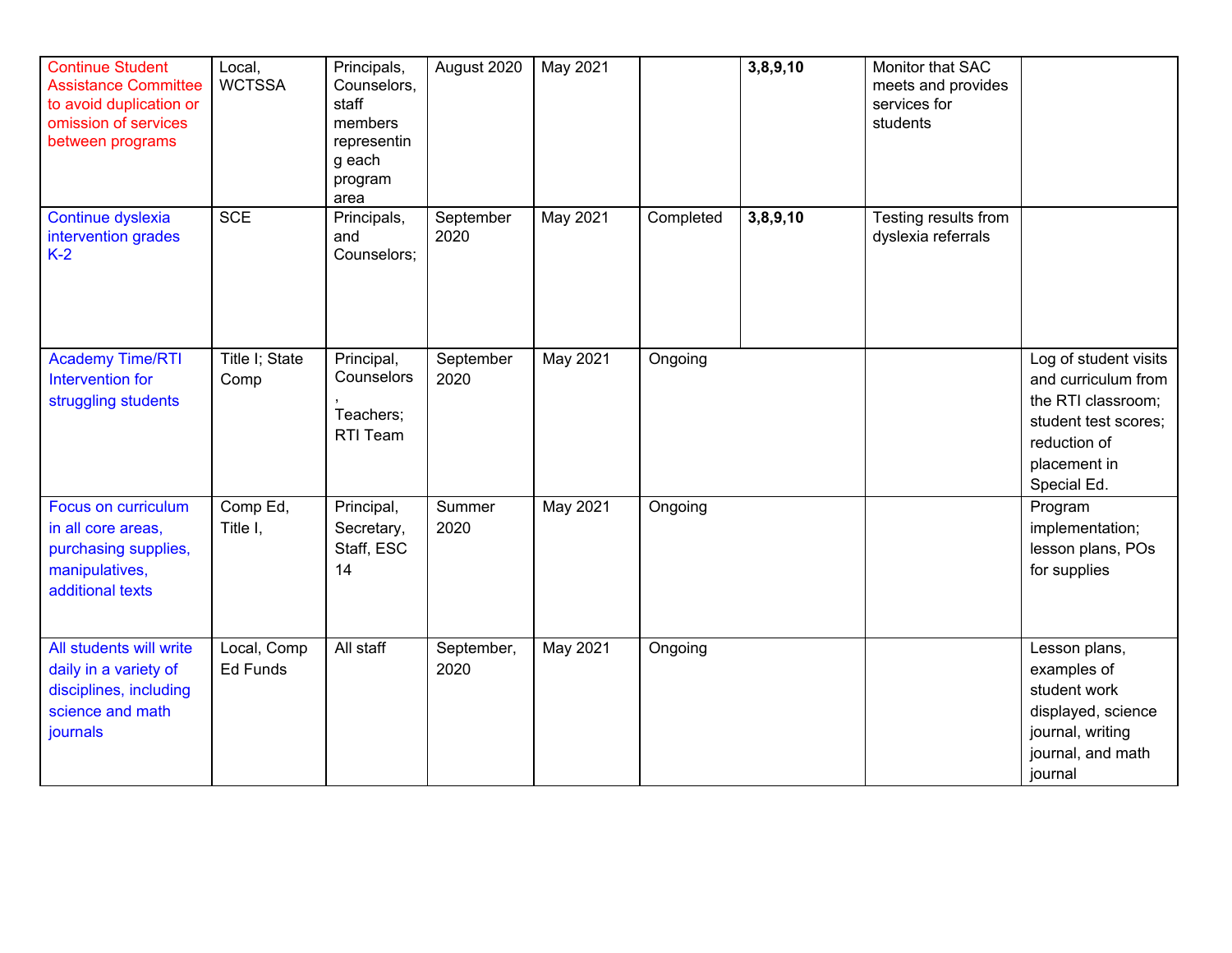| Provide for<br>experiential learning<br>trips for all students to<br>enhance hands on<br>learning in the four<br>core areas | Local--\$1,000<br>Principal's<br>fund--\$5000;                                                                                                                                           | All staff        | September,<br>2020 | May 2021 | Ongoing    | Field trips to Safety<br>City, Sports<br>Complex, Frontier<br><b>TX</b>                                                                                    |
|-----------------------------------------------------------------------------------------------------------------------------|------------------------------------------------------------------------------------------------------------------------------------------------------------------------------------------|------------------|--------------------|----------|------------|------------------------------------------------------------------------------------------------------------------------------------------------------------|
| <b>Students will</b><br>participate in a range<br>of scientific<br>experiments                                              | Local--\$1000;                                                                                                                                                                           | All Staff        | September,<br>2020 | May 2021 | Ongoing    | Science Lab<br>experiments                                                                                                                                 |
| Create G/T projects                                                                                                         | Local--\$200                                                                                                                                                                             |                  | September<br>2020  | May 2021 | Ongoing    | Projects, letters,<br>meetings, play                                                                                                                       |
| Maintain high levels<br>of Fitness                                                                                          | Local                                                                                                                                                                                    | Coach &<br>Staff | September<br>2020  | May 2021 | Ongoing    | FitnessGram<br>completion, display<br>of goals for each<br>grade level in the<br>gym                                                                       |
| <b>Implement Computer</b><br><b>Assisted Instruction</b><br>in core content areas,<br>especially reading,<br>math & science | Comp Ed<br>\$2000<br>Title I funds<br>\$34000 for<br>implementati<br>on of one to<br>one<br>chromebooks<br>in all classes<br>Title I funds<br>\$12240 extra<br>chromebooks<br>to provide | All staff        | September<br>2020  | May 2021 | Continuing | Purchase Think<br>Through Math and<br>other software;<br>implement in<br>Academy Time and<br>computers, based<br>on disaggregated<br>data on<br>benchmarks |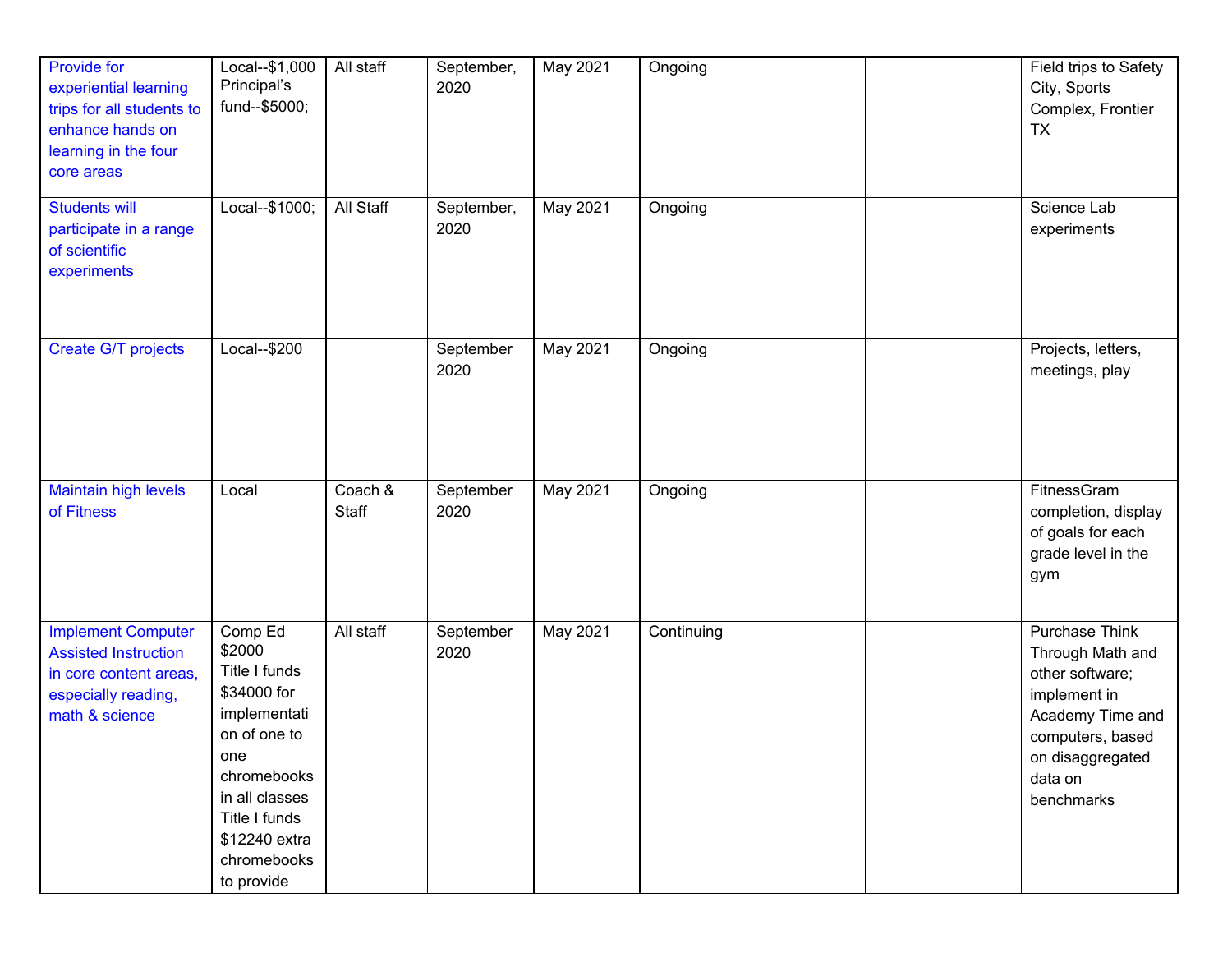| technology     |  |  |  |
|----------------|--|--|--|
| necessary for  |  |  |  |
| online or      |  |  |  |
| virtual        |  |  |  |
| instruction in |  |  |  |
| the core       |  |  |  |
| areas.         |  |  |  |

### **COLORADO ELEMENTARY-MIDDLE SCHOOL CAMPUS IMPROVEMENT PLAN 2020-2021**

**CSF/Effective School Correlate:** Increased Use if Quality Data to Drive Instruction/ Frequent Monitoring of Student Progress **Title I Components: Assessing Needs** 

**TEA State Goals:** STAAR Analysis/Disaggregation, PAS/DAS Disaggregation

**GOAL:** To provide ongoing monitoring of student progress through timely disaggregation of data

**OBJECTIVE:** By May of 2021, all staff will have disaggregated data on their students and created individual goals for student success

| <b>Strategies</b>                                                                                                                                      | <b>Resources</b>                             | Person(s)<br><b>Responsible</b>                           | <b>Implement</b><br><b>Date</b> | <b>Complete</b><br><b>Date</b> | Monitor/<br>Adjust | Title 1<br><b>SWC</b> | Completion/<br>Evaluation                                                                                        |
|--------------------------------------------------------------------------------------------------------------------------------------------------------|----------------------------------------------|-----------------------------------------------------------|---------------------------------|--------------------------------|--------------------|-----------------------|------------------------------------------------------------------------------------------------------------------|
| <b>Develop District and</b><br><b>Campus Improvement</b><br>Plans based on student<br>needs                                                            | Local                                        | Superintendent<br>Principals, DLAC<br>and CLAC<br>members | September<br>2020               | October 2020                   |                    | 2,3,8,9,10            | Board approval of<br>District and<br><b>Campus Plans</b>                                                         |
| Disaggregate data for<br>special needs students                                                                                                        | None needed                                  | Principal<br>Counselor                                    | August 2020                     | September<br>2020              | Completed          | 2,7,9                 | Evaluation<br>checklist for At<br>Risk students                                                                  |
| Each at-risk students,<br>including Priority Migrant<br>students will be assessed to<br>determine needs and<br>provide appropriate<br>teaching methods | Compensatory,<br>Title I, Migrant<br>funding | Counselor<br>Migrant service<br>coordinator               | Each 3 weeks,<br>August-May     | May 2021                       |                    | 3,8,9,10              | List of programs<br>and students;<br>migrant service<br>provision table,<br>progress reports<br>and report cards |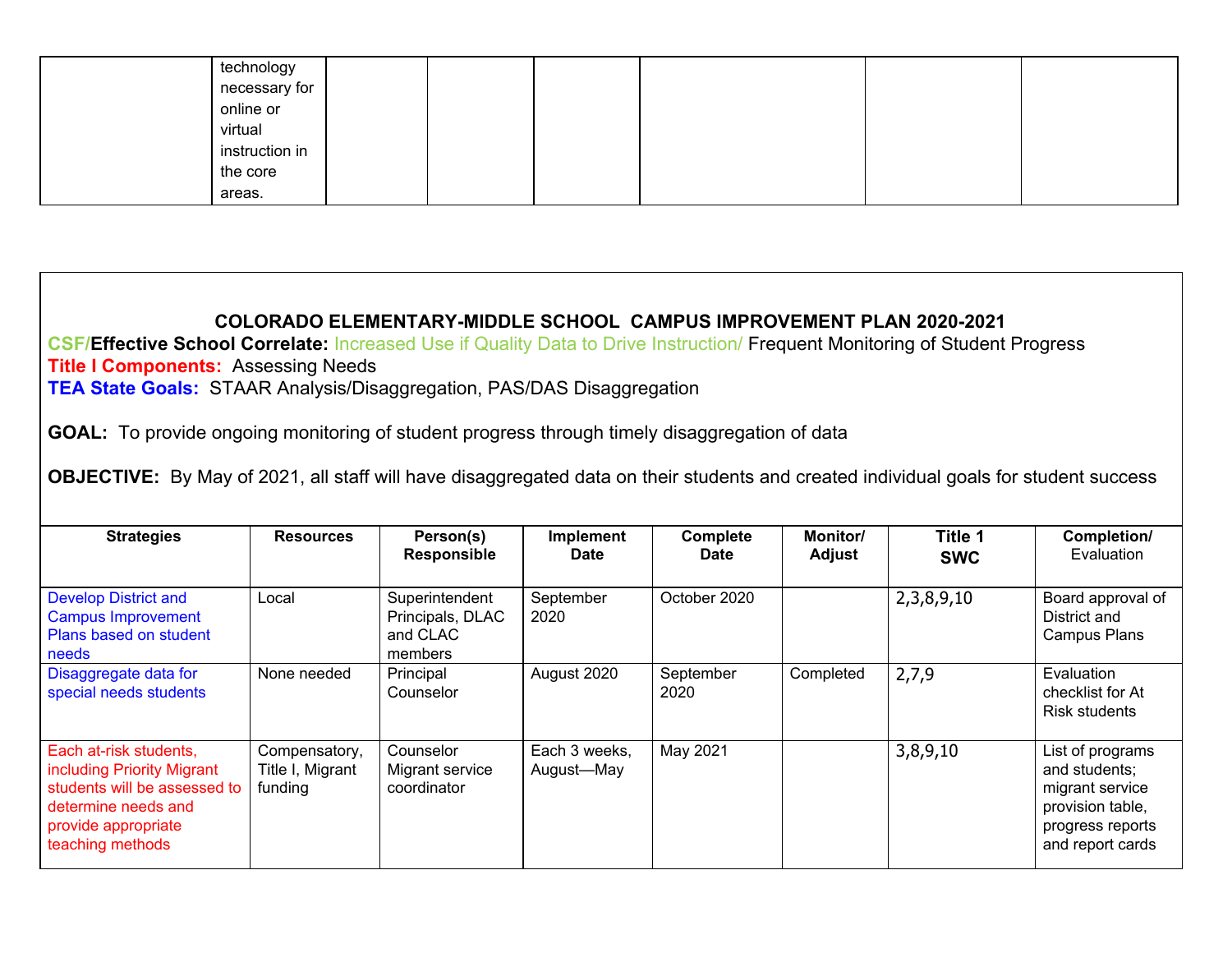| Target Tier 2 and Tier 3<br>students will be provided<br>time address gaps in<br>learning during the school<br>day.                 | Classroom<br>Teachers, RTI<br>Teacher            | Principal,<br>Counselor.<br>Leadership Team | August 2020 | May 2021 | 3,9 | There will be<br>increased student<br>learning as<br>evidenced by<br>higher<br>performance on<br>assessments.         |
|-------------------------------------------------------------------------------------------------------------------------------------|--------------------------------------------------|---------------------------------------------|-------------|----------|-----|-----------------------------------------------------------------------------------------------------------------------|
| <b>Monitor instruction for</b><br>implementation of TEKS by<br>administration and peers a<br>minimum of 2 times per<br>school year. | <b>Texas Scope</b><br>and Sequence,<br>Eduphoria | Principal,<br>Counselor,<br>Leadership Team | August 2020 | May 2021 | 3,9 | All TEKS are<br>taught of the<br>required scope<br>and sequence;<br>taught during the<br>specified grading<br>period. |

| <b>COLORADO ELEMENTARY-MIDDLE SCHOOL CAMPUS IMPROVEMENT PLAN, 2020-2021</b>                                                                                                                                                  |                                                                                      |                                 |                                 |                                |                           |                       |                                                                 |
|------------------------------------------------------------------------------------------------------------------------------------------------------------------------------------------------------------------------------|--------------------------------------------------------------------------------------|---------------------------------|---------------------------------|--------------------------------|---------------------------|-----------------------|-----------------------------------------------------------------|
| <b>CSF/Effective Schools Correlate: Increased Leadership Effectiveness/ Strong Instructional Leadership</b><br><b>Title I Component: Professional Development Opportunities</b><br><b>TEA State Goals: Staff Development</b> |                                                                                      |                                 |                                 |                                |                           |                       |                                                                 |
|                                                                                                                                                                                                                              | <b>GOAL:</b> To ensure quality staff development opportunities for all staff members |                                 |                                 |                                |                           |                       |                                                                 |
| <b>OBJECTIVE:</b> By May of 2021, all staff members will have participated in at least 12 hours of staff development                                                                                                         |                                                                                      |                                 |                                 |                                |                           |                       |                                                                 |
| <b>Strategies</b>                                                                                                                                                                                                            | <b>Resources</b>                                                                     | Person(s)<br><b>Responsible</b> | <b>Implement</b><br><b>Date</b> | <b>Complete</b><br><b>Date</b> | Monitor/<br><b>Adjust</b> | Title 1<br><b>SWC</b> | Completion/<br>Evaluation                                       |
| <b>Various TEKS resource</b><br>training opportunities                                                                                                                                                                       | Title I, Local,<br>State Comp                                                        | Curriculum<br>specialists       | September<br>2020               | May 2021                       |                           | 3,4,8                 | Certificates of<br>staff development                            |
| <b>Continue Vertical</b><br>Alignment training between<br>grade levels and campuses                                                                                                                                          | Release time                                                                         | Principals, Staff               | August 2020                     | May 2021                       |                           | 3,4,8                 | Certificates of<br>staff development<br>for vertical<br>teaming |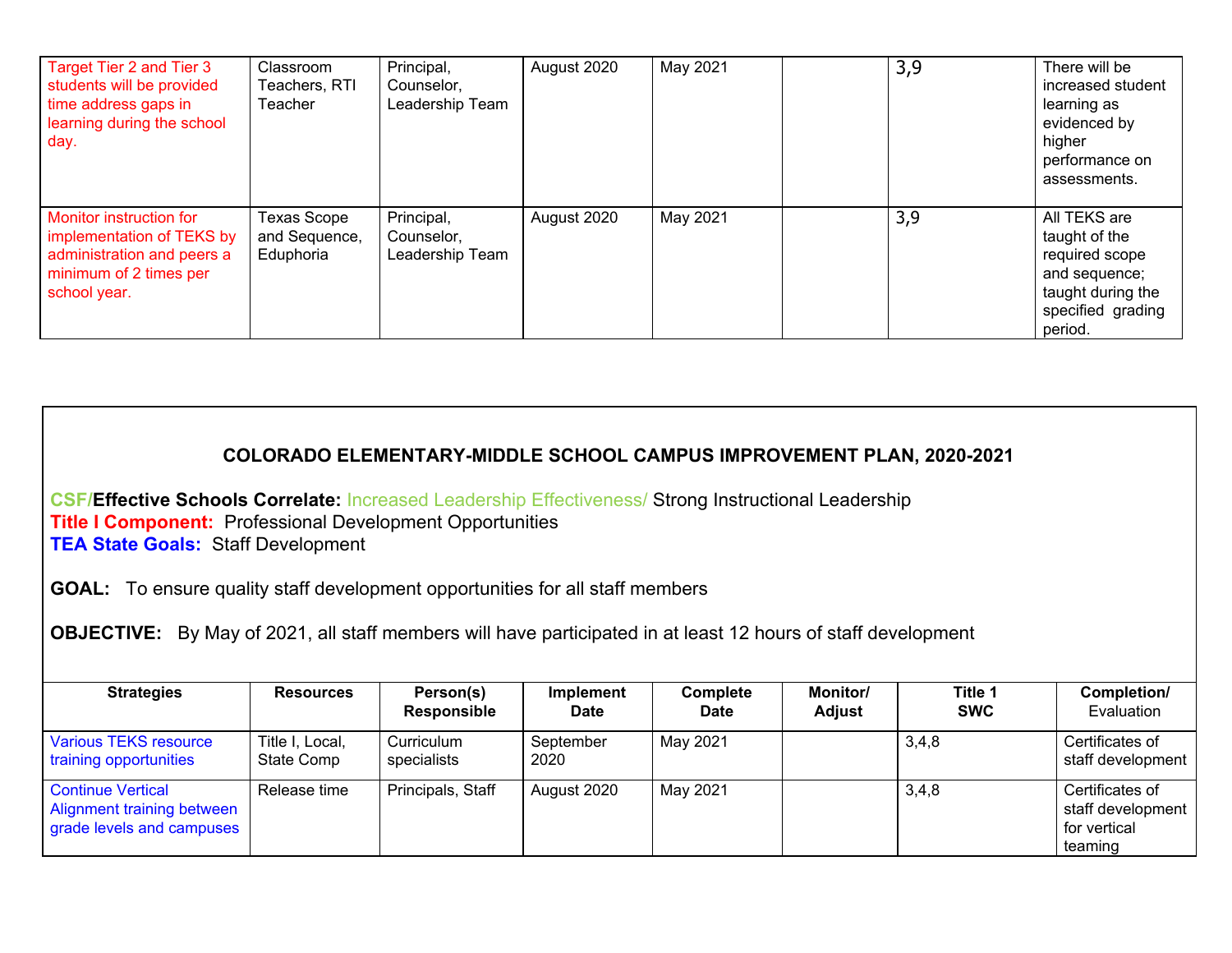| Continue having 100% of<br>classroom teachers and<br>paraprofessionals highly<br>qualified      | Title I                | Staff         | August 2020 | August 2021  | Completed | Survey of campus<br>teacher HQ reports |  |
|-------------------------------------------------------------------------------------------------|------------------------|---------------|-------------|--------------|-----------|----------------------------------------|--|
|                                                                                                 |                        |               |             |              |           |                                        |  |
| Certified staff will attend<br><b>STAAR training</b><br>opportunities in their<br>content areas | Title I; State<br>Comp | <b>ESC 14</b> | August 2020 | January 2021 | Started   | Certificates of staff<br>development   |  |

| <b>COLORADO ELEMENTARY-MIDDLE SCHOOL CAMPUS IMPROVEMENT PLAN, 2020-2021</b><br><b>CSF/Effective Schools Correlate: Increased Parent/Community Involvement/Positive Home/School Relations</b><br><b>Title I Component:</b> Increasing Parent Involvement<br><b>TEA State Goals: Parent Involvement Programs</b><br><b>GOAL:</b> Develop open communication with parents and community<br><b>OBJECTIVE:</b> By May of 2021, Colorado Elementary will meet with more than 90% of parents at least one time |                                                         |                                                                             |                                 |                         |                    |                              |                                                |
|---------------------------------------------------------------------------------------------------------------------------------------------------------------------------------------------------------------------------------------------------------------------------------------------------------------------------------------------------------------------------------------------------------------------------------------------------------------------------------------------------------|---------------------------------------------------------|-----------------------------------------------------------------------------|---------------------------------|-------------------------|--------------------|------------------------------|------------------------------------------------|
| <b>Strategies</b>                                                                                                                                                                                                                                                                                                                                                                                                                                                                                       | <b>Resources</b>                                        | Person(s)<br><b>Responsible</b>                                             | <b>Implement</b><br><b>Date</b> | Complete<br><b>Date</b> | Monitor/<br>Adjust | <b>Title 1</b><br><b>SWC</b> | Completion/<br>Evaluation                      |
| <b>Host Registration activities</b>                                                                                                                                                                                                                                                                                                                                                                                                                                                                     | Campus facilities                                       | Staff                                                                       | August 2020                     | August 2020             | Completed          | 6,9                          | Parents sign-in sheets                         |
| Parent conferences to<br>discuss reading success<br>initiative                                                                                                                                                                                                                                                                                                                                                                                                                                          | Conference<br>period and<br><b>facilities</b>           | All Pre-K, 1 <sup>st</sup> ,<br>and2 <sup>nd</sup> Grade<br><b>Teachers</b> | February 2020                   | April 2021              |                    | 6,9                          | Record of parents<br>attending                 |
| Utilize media to keep<br>parents informed,<br>recognition of students,<br>and any upcoming events                                                                                                                                                                                                                                                                                                                                                                                                       | Newspaper,<br>radio, letters<br>home, and<br>television | Principals, staff                                                           | August 2020                     | May 2021                |                    | 6,9                          | Copies of articles and<br>media bulletin board |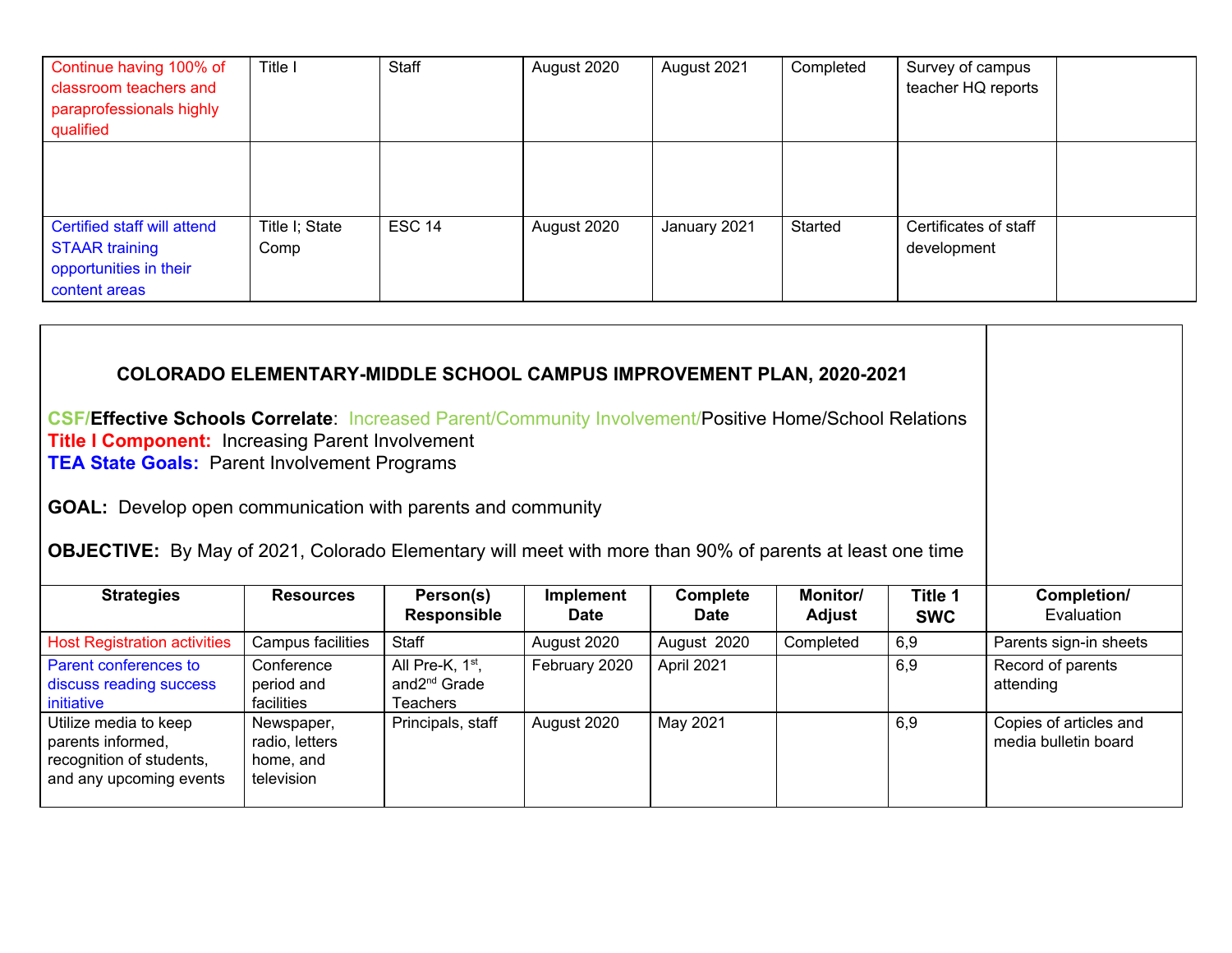| Host virtual meetings to<br>discuss district<br>programs-TPRI, AR,<br><b>Technology, Core Area</b><br>TEKS, etc. | Local                                                                                                                                                                                                                                                                                                                                                           | Principals, All<br>Staff                                                       | September<br>2020        | May 2021                |                    | 6,9                   | Copies of parent sign-in<br>sheets, pictures with<br>digital camera |
|------------------------------------------------------------------------------------------------------------------|-----------------------------------------------------------------------------------------------------------------------------------------------------------------------------------------------------------------------------------------------------------------------------------------------------------------------------------------------------------------|--------------------------------------------------------------------------------|--------------------------|-------------------------|--------------------|-----------------------|---------------------------------------------------------------------|
| <b>Host Virtual Parent</b><br><b>Meetings for Special</b><br>Needs areas at least once<br>annually-G/T, ESL      | Local                                                                                                                                                                                                                                                                                                                                                           | Principals, G/T<br>Teachers, ESL<br>teachers                                   | September<br>2020        | May 2021                |                    | 6,9                   | Copies of parent sign-in<br>sheets                                  |
| Provide a 3-week and 6<br>week progress report to<br>parents of all students                                     | Local                                                                                                                                                                                                                                                                                                                                                           | All Teachers                                                                   | September<br>2020        | May 2021                |                    | 6,9                   | Student grades and<br>parent contact logs                           |
| <b>COLORADO ELEMENTARY-MIDDLE SCHOOL CAMPUS IMPROVEMENT PLAN, 2020-2021</b>                                      |                                                                                                                                                                                                                                                                                                                                                                 |                                                                                |                          |                         |                    |                       |                                                                     |
|                                                                                                                  | <b>CSF/Effective Schools Correlate: Improved School Climate/ Safe, Orderly Environment</b><br>Title I Components: Assisting Children in Transition<br>TEA State Goals: Suicide Prevention, Conflict Resolution, Violence Prevention, Violence Intervention, Discipline Management<br><b>GOAL:</b> To provide a safe learning environment for students and staff |                                                                                |                          |                         |                    |                       |                                                                     |
|                                                                                                                  |                                                                                                                                                                                                                                                                                                                                                                 | <b>OBJECTIVE:</b> By May of 2021, discipline referrals will be reduced by 20%. |                          |                         |                    |                       |                                                                     |
| <b>Strategies</b>                                                                                                | <b>Resources</b>                                                                                                                                                                                                                                                                                                                                                | Person(s)<br>Responsible                                                       | Implement<br><b>Date</b> | Complete<br><b>Date</b> | Monitor/<br>Adjust | Title 1<br><b>SWC</b> | Completion/<br><b>Evaluation</b>                                    |
| Recognize students for<br>positive behavior                                                                      | Local                                                                                                                                                                                                                                                                                                                                                           | Counselor                                                                      | August 2020              | <b>May 2021</b>         |                    | 2,3,6,8               | Recognition each 6<br>weeks at awards<br>assembly                   |
| Continue a follow-up<br>letter for tardiness and<br>absenteeism for staff to<br>send to parents                  | <b>Local--\$100</b><br>Postage                                                                                                                                                                                                                                                                                                                                  | Principal<br><b>School Secretary</b>                                           | August 2020              | <b>May 2021</b>         |                    | 2,3,6,8               | <b>Copies of Letters to</b><br><b>Parents</b>                       |
| Skylert will be<br>implemented to call<br>parents about<br>absenteeism and<br>activities                         | <b>Skyward</b><br>Program                                                                                                                                                                                                                                                                                                                                       | Principal<br><b>School Secretary</b>                                           | October 2020             | <b>May 2021</b>         |                    | 2,3,6,8               | List of calls that are made<br>from Skylert                         |
| <b>Continue Crisis</b><br><b>Intervention Plan</b>                                                               | Local                                                                                                                                                                                                                                                                                                                                                           | <b>Staff</b>                                                                   | September<br>2020        | <b>May 2021</b>         |                    | 2,3                   | Record of planned events<br>to practice the crisis plan             |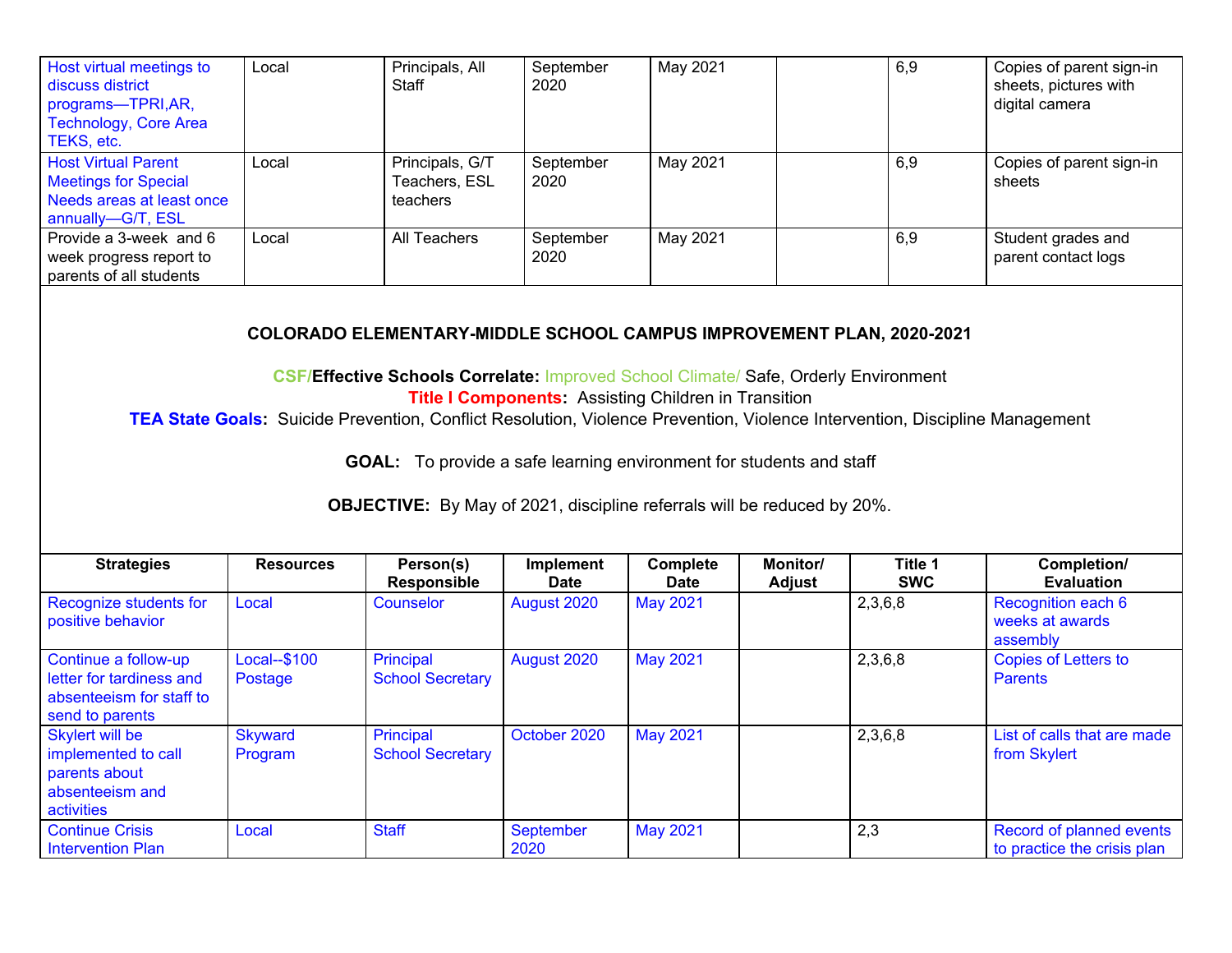No officer or employee of the District shall, when acting or purporting to act in an official capacity, refuse to permit any student to participate in any school program because of the student's race, religion, color, sex, or nation origin.

### **Family Educational Rights and Privacy Act (FERPA)**

The Family Educational Rights and Privacy Act (FERPA) (20 U.S.C. § 1232g; 34 CFR Part 99) is a Federal law that protects the privacy of student education records. The law applies to all schools that receive funds under an applicable program of the U.S. Department of Education.

FERPA gives parents certain rights with respect to their children's education records. These rights transfer to the student when he or she reaches the age of 18 or attends a school beyond the high school level. Students to whom the rights have transferred are "eligible students."

- Parents or eligible students have the right to inspect and review the student's education records maintained by the school. Schools are not required to provide copies of records unless, for reasons such as great distance, it is impossible for parents or eligible students to review the records. Schools may charge a fee for copies.
- Parents or eligible students have the right to request that a school correct records which they believe to be inaccurate or misleading. If the school decides not to amend the record, the parent or eligible student then has the right to a formal hearing. After the hearing, if the school still decides not to amend the record, the parent or eligible student has the right to place a statement with the record setting forth his or her view about the contested information.
- Generally, schools must have written permission from the parent or eligible student in order to release any information from a student's education record. However, FERPA allows schools to disclose those records, without consent, to the following parties or under the following conditions (34 CFR § 99.31):
	- School officials with legitimate educational interest;
	- Other schools to which a student is transferring;
	- Specified officials for audit or evaluation purposes;
	- Appropriate parties in connection with financial aid to a student;
	- Organizations conducting certain studies for or on behalf of the school;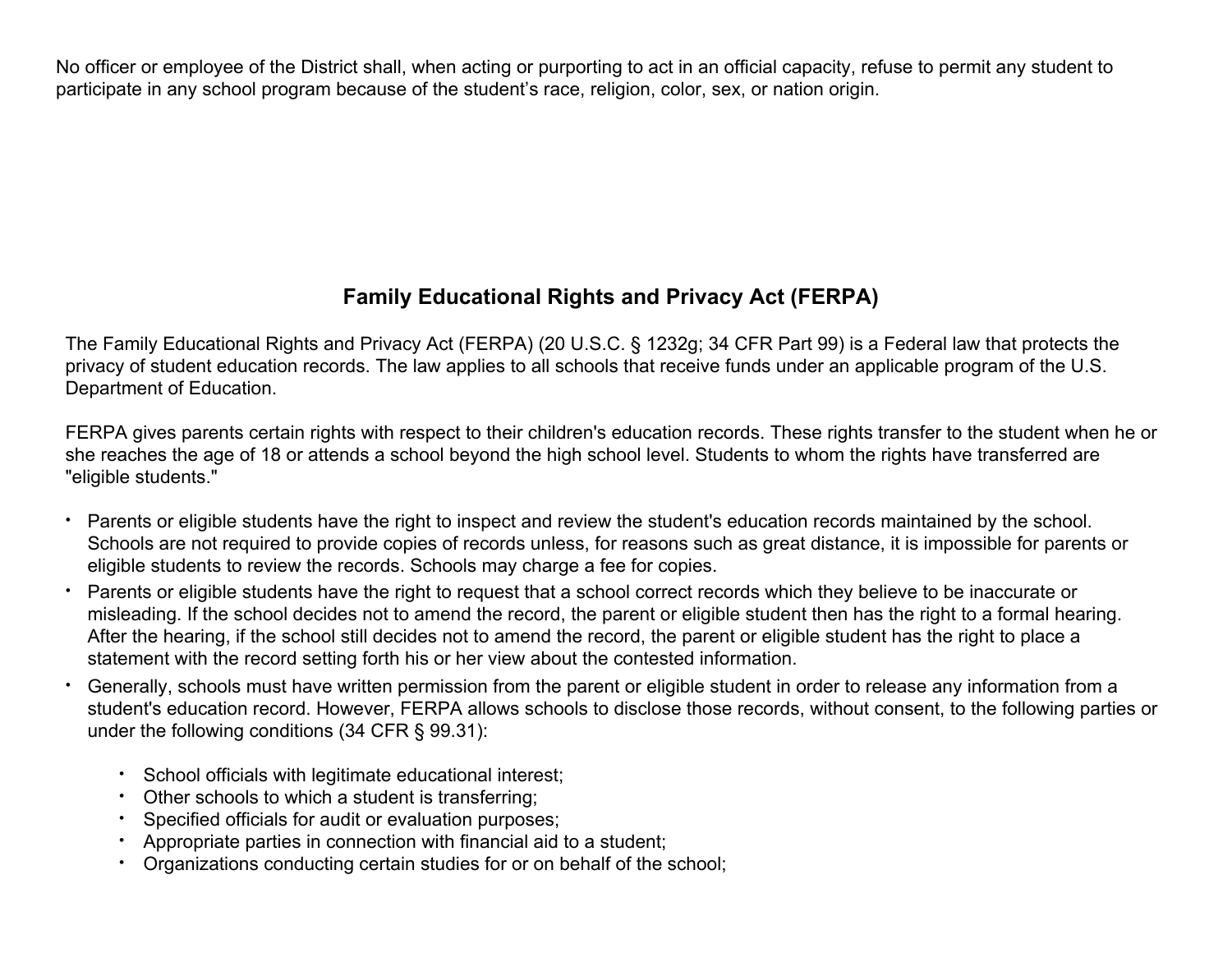- Accrediting organizations;
- To comply with a judicial order or lawfully issued subpoena;
- Appropriate officials in cases of health and safety emergencies; and
- State and local authorities, within a juvenile justice system, pursuant to specific State law.

Schools may disclose, without consent, "directory" information such as a student's name, address, telephone number, date and place of birth, honors and awards, and dates of attendance. However, schools must tell parents and eligible students about directory information and allow parents and eligible students a reasonable amount of time to request that the school not disclose directory information about them. Schools must notify parents and eligible students annually of their rights under FERPA. The actual means of notification (special letter, inclusion in a PTA bulletin, student handbook, or newspaper article) is left to the discretion of each school.

For additional information or technical assistance, you may call (202) 260-3887 (voice). Individuals who use TDD may call the Federal Information Relay Service at 1-800-877-8339.

Or you may contact us at the following address: *Family Policy Compliance Office U.S. Department of Education 400 Maryland Avenue, SW Washington, D.C. 20202-5920*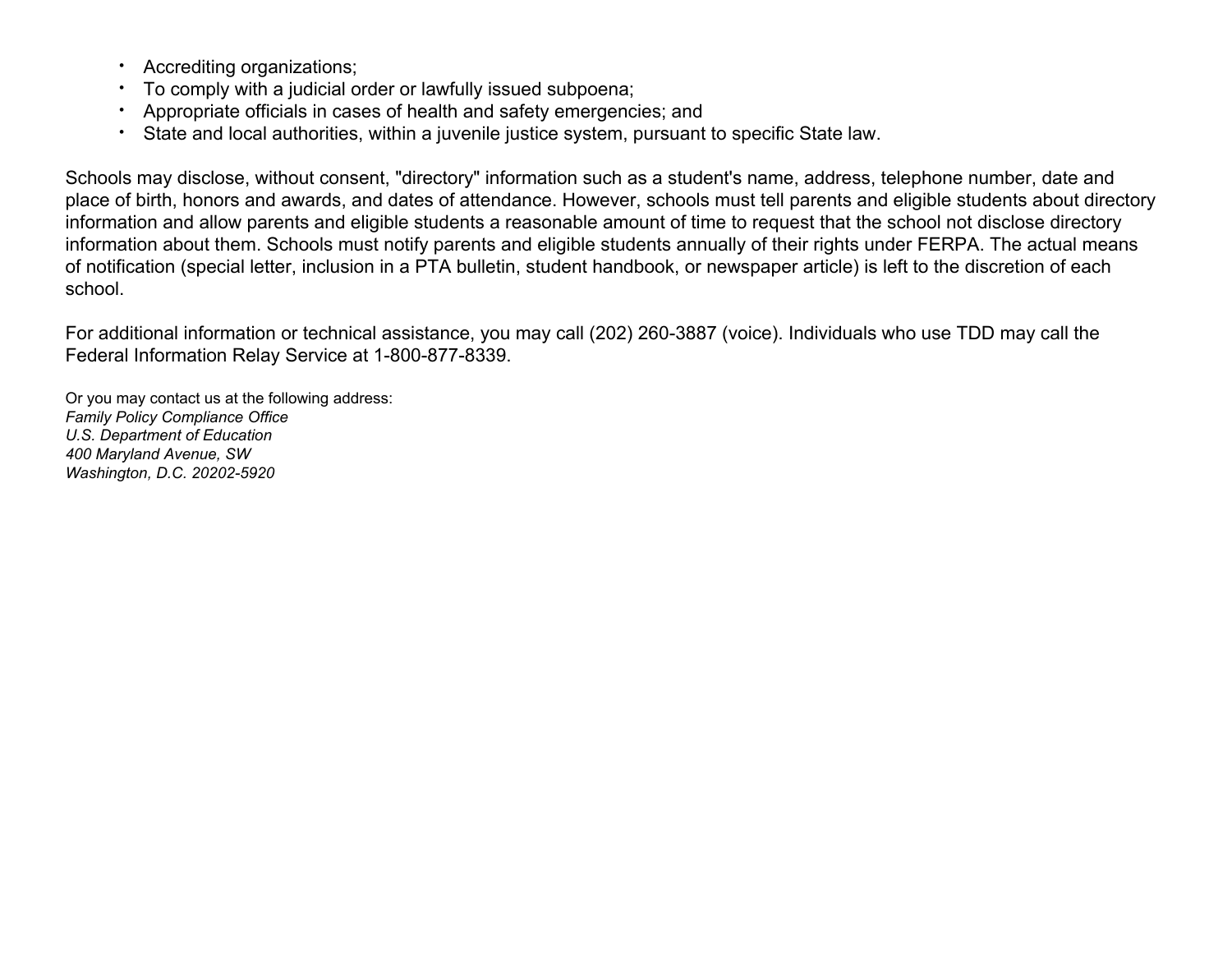#### **Colorado Elementary SAFEGUARD PLAN FOR 2020-2021**

**GOAL:** By May 2021, all students will reach high standards, at a minimum attaining proficiency or reading and math skills.

**Objective:** By May of 2021, students in writing, all subgroups, and all disability levels, including special education, migrant, ESL, and dyslexia will demonstrate a 3% increase in READINESS scores.

| Time-    | <b>Goal Category</b> | Goal/Objective (Specifically, what     | Evidence of       | Action/                                                                |
|----------|----------------------|----------------------------------------|-------------------|------------------------------------------------------------------------|
| line     |                      | will be achieved or accomplished.)     | <b>Measurable</b> | <b>Activities</b>                                                      |
|          |                      |                                        | Impact            |                                                                        |
| $8/20 -$ | <b>Increased</b>     | Use TPRI screenings to determine       | Staff will        | Teachers will work with students in the areas identified as a weakness |
| 5/21     | Academic             | student achievement                    | evaluate          | in the academic screening                                              |
|          | Performance          |                                        | student           |                                                                        |
|          |                      |                                        | progress with     |                                                                        |
|          |                      |                                        | <b>TPRI</b>       |                                                                        |
| $8/20 -$ | Increase the Use     | Establish student based priorities and | Staff analysis of | Individual students design and maintain a goal setting chart for unit  |
| 5/21     | of Quality Data      | goals using current data throughout    | individual        | assessment.                                                            |
|          | to Drive             | the school year                        | student           | Teachers review of student folders with discussion of each students    |
|          | <b>Instruction</b>   |                                        | performance       | focus and priority;                                                    |
|          |                      |                                        | on unit           | Teachers review of all screening test and skills check data analyzing  |
|          |                      |                                        | assessment,       | individual student performance for mastery of SE's.                    |
|          |                      |                                        | and screening     |                                                                        |
|          |                      |                                        | data.             |                                                                        |
|          |                      |                                        | Documentation     |                                                                        |
|          |                      |                                        | of increased      |                                                                        |
|          |                      |                                        | student           |                                                                        |
|          |                      |                                        | achievement       |                                                                        |
|          |                      |                                        | and unit scores   |                                                                        |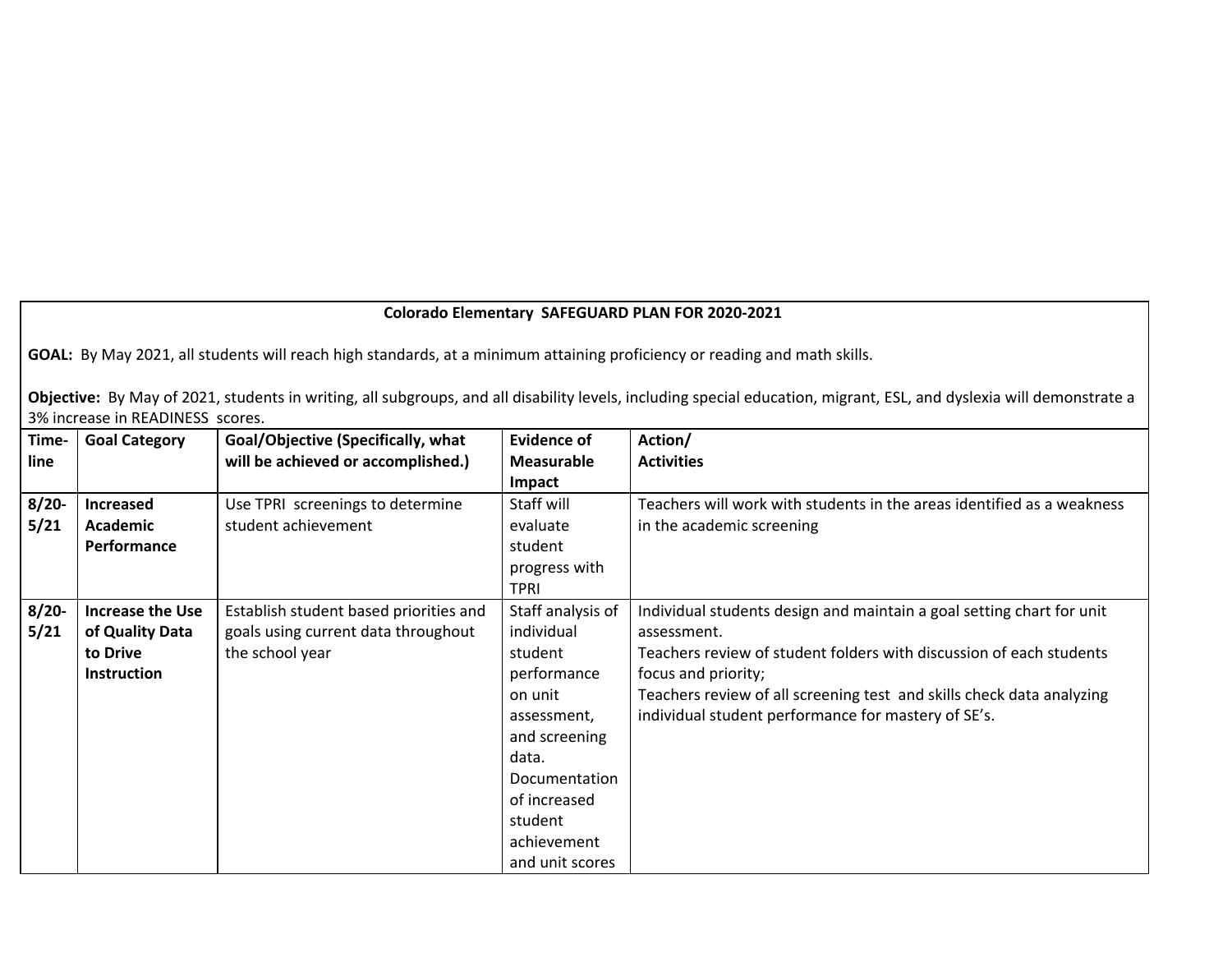|  | .<br>on individual |  |
|--|--------------------|--|
|  | tracking chart     |  |

#### **Colorado Middle School Safeguard Plan for 2019-2020**

**GOAL:** By May 2020, all students will reach high standards, at a minimum attaining proficiency or reading and math skills.

**Objective:** By May of 2020, students in reading and math, all subgroups, and all disability levels, including special education, migrant, ESL, and dyslexia will demonstrate a 3% increase in READINESS scores.

| Time-   | <b>Goal Category</b>    | Goal/Objective (Specifically, what     | <b>Evidence of</b> | Action/                                                                |
|---------|-------------------------|----------------------------------------|--------------------|------------------------------------------------------------------------|
| line    |                         | will be achieved or accomplished.)     | <b>Measurable</b>  | <b>Activities</b>                                                      |
|         |                         |                                        | <b>Impact</b>      |                                                                        |
| $8/19-$ | Increased               | Use baseline and benchmarks to         | Staff will         | Teachers will work with students in the areas identified as a weakness |
| 5/20    | Academic                | ensure quality instruction that will   | evaluate           | in the academic screening                                              |
|         | Performance             | promote success on the STAAR test.     | student            |                                                                        |
|         |                         |                                        | progress with      |                                                                        |
|         |                         |                                        | formative and      |                                                                        |
|         |                         |                                        | summative          |                                                                        |
|         |                         |                                        | assessments.       |                                                                        |
| $8/19-$ | <b>Increase the Use</b> | Establish student based priorities and | Staff analysis of  | Teachers will develop goals and plans to instruct students and inform  |
| 5/20    | of Quality Data         | goals using current data throughout    | individual         | them of their progress.                                                |
|         | to Drive                | the school year                        | student            | Assessments will document the progress and achievement of students     |
|         | <b>Instruction</b>      |                                        | performance        | in math and reading.                                                   |
|         |                         |                                        | on unit            |                                                                        |
|         |                         |                                        | assessment,        |                                                                        |
|         |                         |                                        | and screening      |                                                                        |
|         |                         |                                        | data.              |                                                                        |
|         |                         |                                        | Documentation      |                                                                        |
|         |                         |                                        | of increased       |                                                                        |
|         |                         |                                        | student            |                                                                        |
|         |                         |                                        | achievement        |                                                                        |